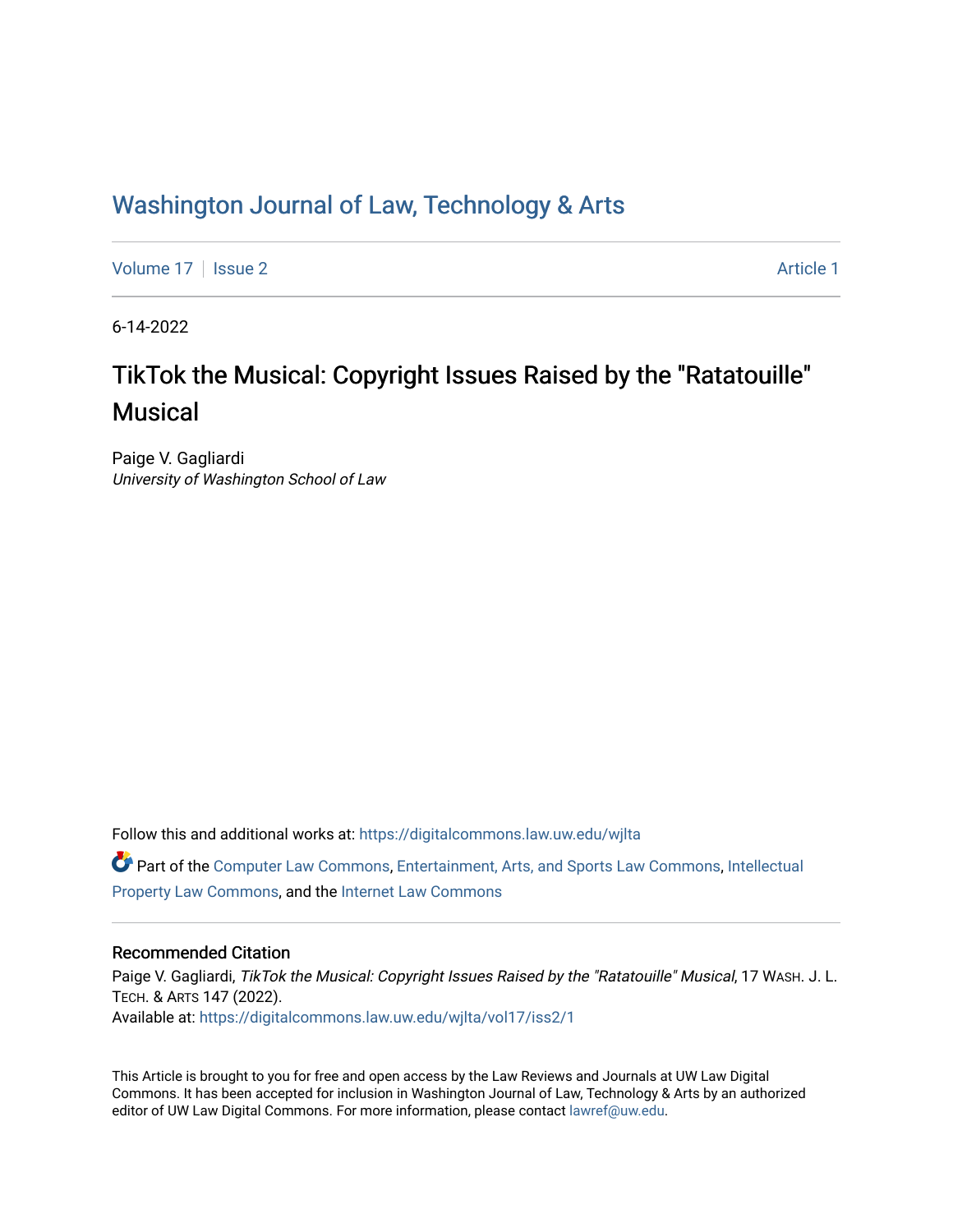## WASHINGTON JOURNAL OF LAW, TECHNOLOGY & ARTS VOLUME 17, ISSUE 2 SPRING 2022

## TIKTOK THE MUSICAL: COPYRIGHT ISSUES RAISED BY THE "RATATOUILLE" **MUSICAL**

*Paige V. Gagliardi \**

#### ABSTRACT

TikTok the Musical: Copyright Issues Raised by the "Ratatouille" Musical*, explores the growing trend in derivative works and the failures of current copyright law to address it. This article asserts that while derivative works are excellent creative outlets, a safe haven in a tumultuous world, allowing appropriation of copyrights via the fair use doctrine conflicts with the foundations of copyright law. This article argues that IP giants such as the Walt Disney Company have sent a*  dangerous message to the general public by allowing the TikTok trend of the *#ratatouillemusical to become an actual musical: that unlicensed derivative works*  will not only go unchallenged by media giants, but they will be lauded. So now the law must reckon with this growing cultural trend of derivative work musicals lest *"copyright protection" become a misnomer. Using the only law available and employing a fair use analysis upon the example "Ratatousical," it becomes clear that the fair use doctrine is inadequate protection for original creators when addressing derivative works created on new platforms such as TikTok, and the need for new best practices must be addressed.* 

## TABLE OF CONTENTS

|    | F. Scene 6: The Walt Disney Company and Their Intellectual Property 157             |  |
|----|-------------------------------------------------------------------------------------|--|
|    |                                                                                     |  |
|    | II. Act Two: Crossing the Threshold into the Copyright Twilight Zone 161            |  |
|    |                                                                                     |  |
|    |                                                                                     |  |
| 1. |                                                                                     |  |
| 2. |                                                                                     |  |
| 3. | Factor Three: Amount and Substantiality of the Use 165                              |  |
| 4. |                                                                                     |  |
|    |                                                                                     |  |
|    | III. ACT THREE: The Failures of the Prevailing Analysis, or the Future of Copyright |  |
|    |                                                                                     |  |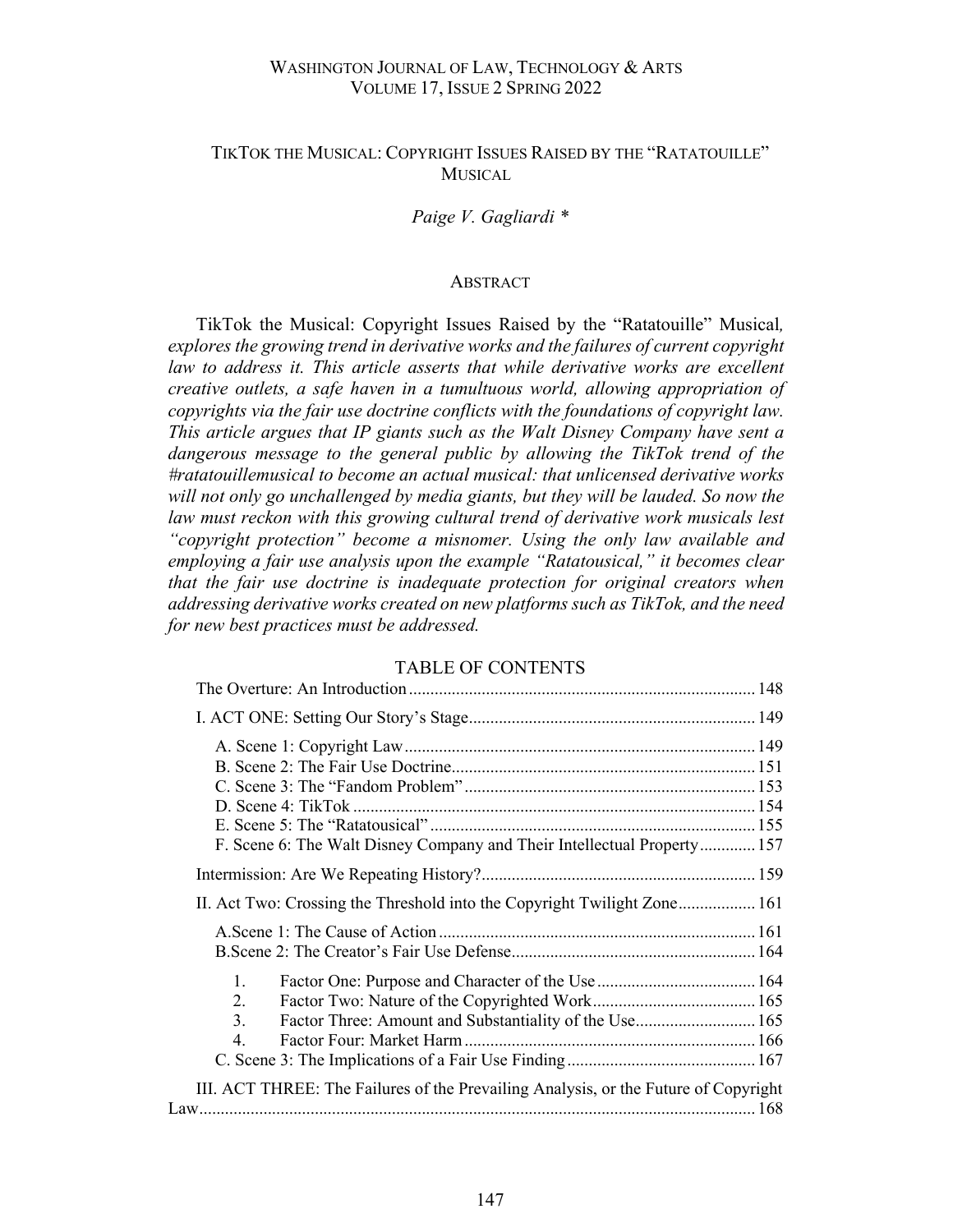#### THE OVERTURE: AN INTRODUCTION

Chaos breeds creativity.

Across the country, thousands of live events were canceled, postponed, and rescheduled due to the novel conditions posed by the COVID-19 pandemic.<sup>1</sup> Notably, Broadway completely shuttered its doors on March 12, 2020, and remained so until September 14, 2021. This was the longest that the live theater mecca has ever remained closed.2 This not only left a painful hole in the lives of those who work in entertainment, but also for millions of fans across the country.<sup>3</sup>

Enter TikTok, a social media app with over 1 billion monthly users.<sup>4</sup> In August 2020, TikTok user Emily Jacobsen created a song centered around the most unlikely subject: Disney/Pixar's 2007 computer animated film "Ratatouille." In the film, Remy the rat follows his dreams of becoming a Parisian chef.<sup>5</sup> Using a high soprano, Jacobsen recorded her "love ballad" for this rat, singing— "Remy, the ratatouille / The rat of all my dreams / I praise you, my ratatouille / May the world remember your name."6 This tune was posted to TikTok and went viral, sparking a

<sup>1</sup> Kendall Baker, *Why StubHub halted refunds*, AXIOS (Apr. 1, 2020), https://www.axios.com/ why-stubhub-halted-refunds-4ee32449-fe27-414c-96af-c901635e018e.html. 2 Michael Paulson, *Broadway's Biggest Hits Reopen in Festive Night of Theater,* N.Y. TIMES

<sup>(</sup>Sept. 14, 2021), https://www.nytimes.com/live/2021/ 09/14/theater/broadway-reopening-showsnyc; Laura Collins-Hughes, *Broadway is Back! A Guide to Shows, Tickets, and Covid Protocols,*  N.Y. TIMES (Last visited Jan. 5, 2021), https://www.nytimes.com/article/broadway-shows-ticketsreopening-guide.html.

<sup>&</sup>lt;sup>3</sup> Bill de Blasio, Mayor de Blasio Holds Conference to Media regarding COVID-19 Shutdown, (March 12, 2020) (on closing and stopping events: "This is difficult stuff because we know it'll have a serious, serious impact on a number of businesses. Just talking about the over 500 people gatherings – I mean, that's – in this city, especially, a huge number of events, concerts, etcetera, that's really, really painful for the many, many people who work in that field, let alone so many New Yorkers and people all over the country who really look forward to these events, these concerts, these sports events. And it's really going to be a kind of a hole in our lives and it's painful. It's not something we would ever want to do, but it's something we have to do.") (transcript available at https://www1.nyc.gov/office-of-the-mayor/news/137-20/transcript-mayor-de-blasio-holds-mediaavailability-covid-19).

<sup>4</sup> Jessica Bursztynsky, *TikTok says 1 billion people use the app each month,* CNBC (Sept. 27, 2021), https://www.cnbc.com/2021/09/27/tiktok-reaches-1-billion-monthly-users.html; *TikTok Statistics – Updated Sep 2021,* Wallaroo, https://wallaroomedia.com/blog/social-media/tiktokstatistics/#:~:text=In%20November%20of%202018%2C%20TikTok,Tower%200n%20April%202 9%2C%202020 (last visited: Jan. 5, 2022). 5 Kim Lyons, *TikTok's one-night Ratatouille musical will star some of Broadway's biggest* 

*names,* THE VERGE (Dec 28, 2020, 4:39 PM EST), https://www.theverge.com/2020/12/28/ 22203490/ratatouille-tiktok-musical-tituss-burgess-adam-lambert-wayne-brady-pixar-disney.

<sup>6</sup> Christina Morales, *On TikTok, Fans Are Making Their Own 'Ratatouille' Musical,* N.Y.TIMES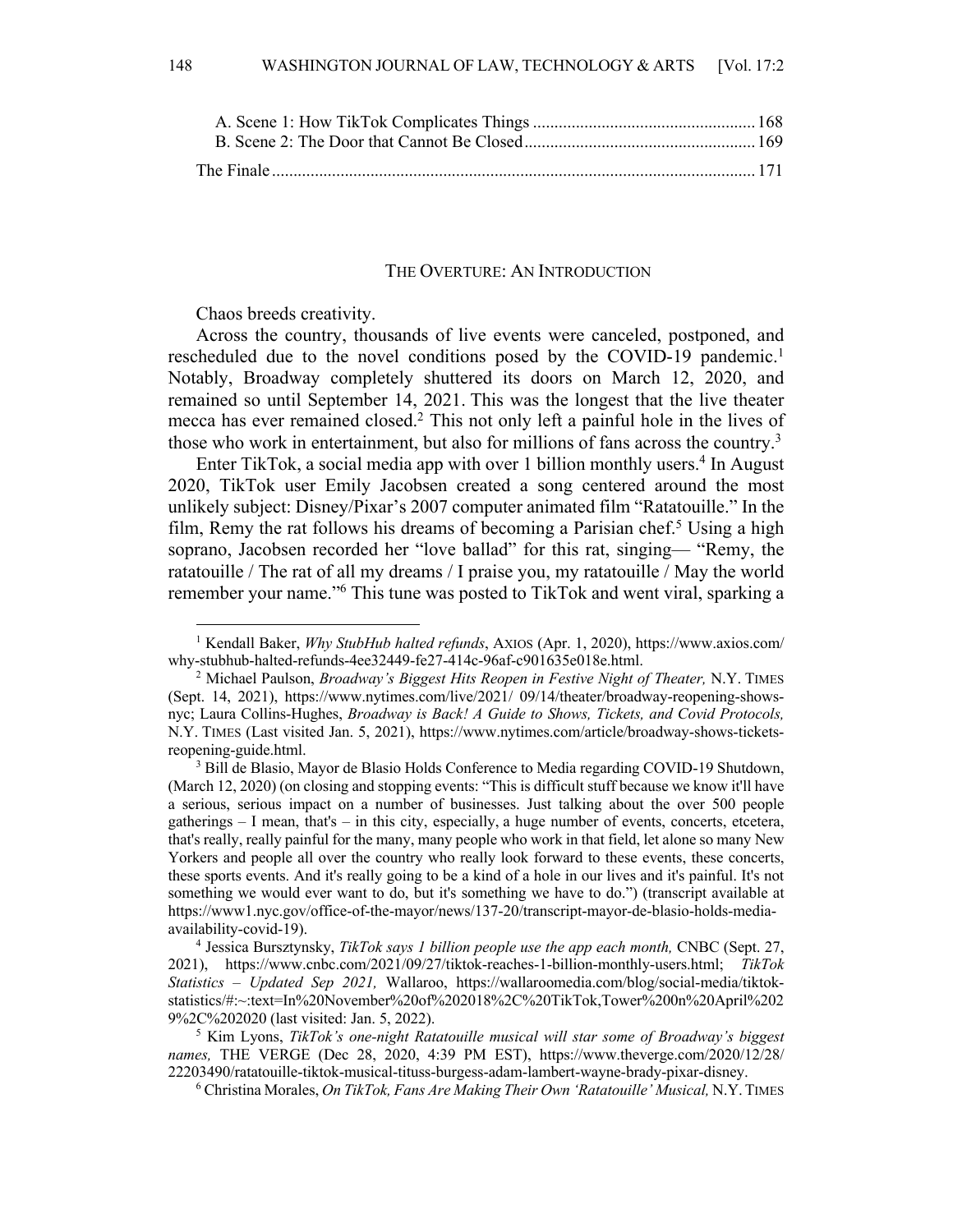virtual show unlike any other. Dubbed the "Ratatousical," thousands of other creators on TikTok lent their acting chops, their dance skills, their design knowledge, their talent for musical composition, and even their ability to produce a musical to collaboratively create a full show centered around Disney's characters and inspired by Jacobsen's song.

This collective effort was compiled, and on January 1, 2021, "Ratatouille: The TikTok Musical" premiered, performed virtually by a star-studded cast. Streamed via the TodayTix website in over 138 countries and with more than 200,000 tickets sold, this production raised over \$1.5 million to benefit The Actor's Fund charity.<sup>7</sup> An encore production streamed on the TikTok platform Sunday, January 10th and raised an extra \$500,000, helping the total revenue of this production to surpass \$2 Million.<sup>8</sup>

This "Ratatousical" is clearly a lucrative piece of intellectual property, but it has left many questions concerning copyright law in the wake of its success. To understand this problem, "Act One" of this paper will introduce our players: copyright law, the fair use doctrine, the "Fandom Problem," TikTok, the "Ratatousical," and the Walt Disney Company. The "Intermission" of this paper will address how questions regarding the current trends in copyright law have already been posed, and by not addressing them, clarity regarding doctrine could become complicated further. "Act Two" of this article will apply current copyright tests, such as character copyrightability and the fair use test, to the facts of the "Ratatousical," turning then to discuss the implications of a fair use finding. "Act Three" discusses the failures of current law in the face of emerging technologies such as TikTok as well as discusses the need to create new best practices, and "The Finale" of this article underscores that the collective creation of the "Ratatouille" Musical on the TikTok app effectively appropriated Disney's intellectual property and exposed a lack of legal control and protection over their high-worth characters. "The Finale" reiterates that by not clearly enforcing their licenses, media giants have now set a false precedent of clearance for unlicensed derivative works, weakening copyright protection, and have exposed the growing failures of applying a fair use analysis.

#### I. ACT ONE: SETTING OUR STORY'S STAGE

#### *A. Scene 1: Copyright Law*

Consider this the backdrop of this article: copyright law.<sup>9</sup>

<sup>(</sup>Nov. 30, 2020, *updated* Jan. 3, 2021), https://www.nytimes.com/2020/11/30/arts/tiktok-disneyratatouille-musical.html.

<sup>7</sup> Allison Shoemaker, *That* Ratatouille *TikTok musical raked in the dough for The Actors Fund*, AV CLUB (Jan. 4, 2021, 5:02 PM), https://news.avclub.com/that-ratatouille-tiktok-musical-rakedin-the-dough-for-1845987935. 8 Sydney Odman, *'Ratatouille: The TikTok Musical' Raises Record \$2 Million for Actors Fund,* 

THE HOLLYWOOD REPORTER (Jan. 12, 2021, 9:35 AM PST), https://www.hollywoodreporter.com/ news/ratatouille-the-tiktok-musical-raises-record-2-million-for-actors-fund#:~:text=Since%20its %20premiere%20on%20New,fundraiser%20in%20the%20organization's%20history.

<sup>&</sup>lt;sup>9</sup> Pun intended.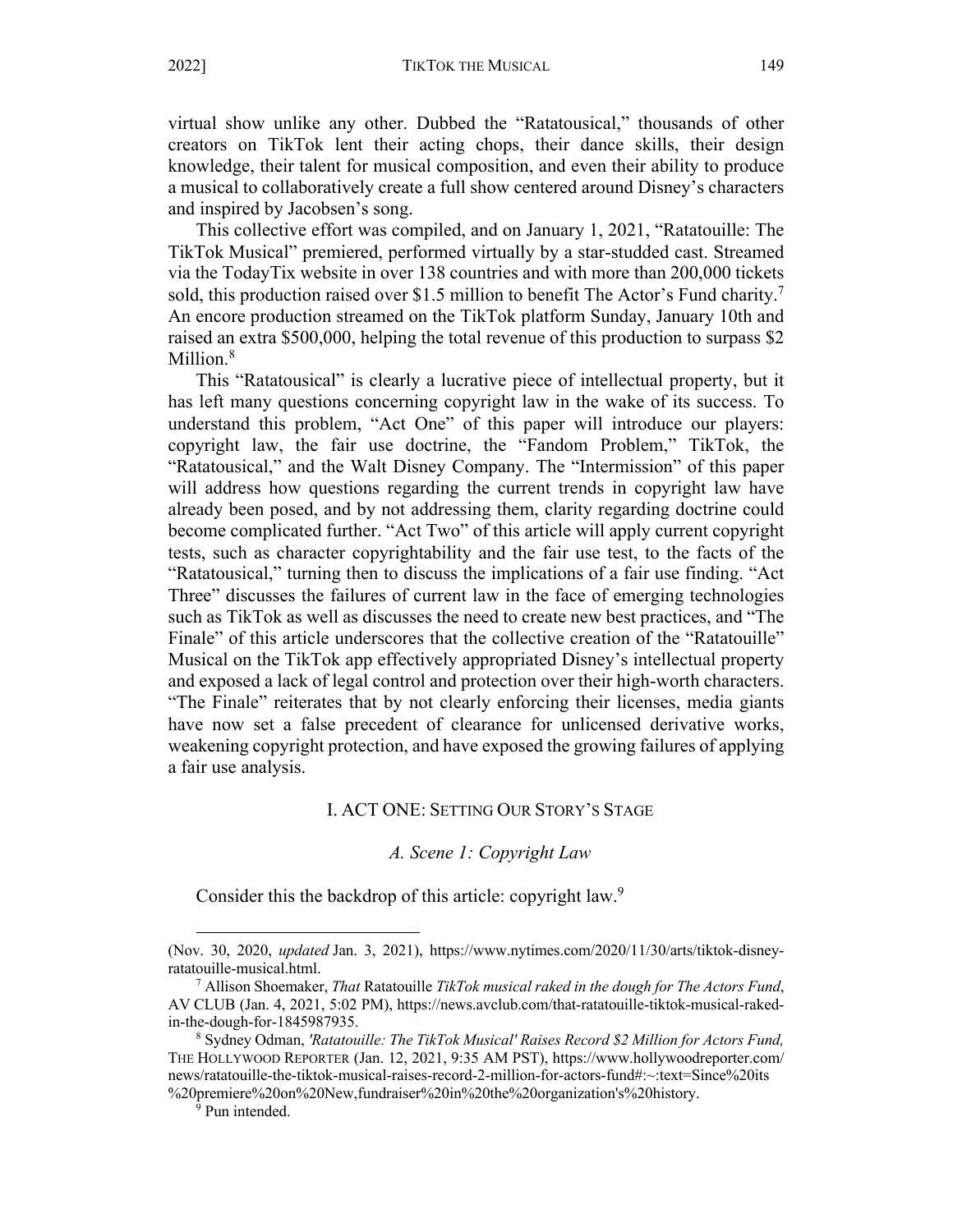Copyright is a form of intellectual property protection grounded in the U.S. Constitution and granted by law for original works of authorship.10 In an effort to "promote the Progress of Science and useful Arts," authors and inventors are given the "exclusive Right to their respective Writings and Discoveries" for "limited Times" as soon as their work is fixed in a tangible medium of expression.<sup>11</sup> A work is "fixed" when it is in a form perceptible either directly or with the aid of a machine or device.12 For example, literary, dramatic, musical, and artistic works such as poetry, novels, motion pictures, songs, choreographic works, costume design, and musicals are all protected under copyright law.13 Also, works both published and unpublished are protected by copyright.<sup>14</sup> The length of copyright protection, in general, for works created on or after January 1, 1978, is the life of the author plus seventy years following the author's death.<sup>15</sup> For a joint work with multiple authors, the term is for seventy years following the last surviving author's death.16 The duration of a copyright for works made for hire, anonymous works, or pseudonymous works is 95 years from publication or 120 years from creation, whichever is shorter.<sup>17</sup>

Because intellectual property is often intangible and therefore more susceptible to co-option and corruption than real property, copyright law protects not only the use and exclusion of rights, but power to fix its representations.<sup>18</sup> While formal registration with the Copyright Office is voluntary and can occur anytime within the life of a copyright, registration is necessary to bring a claim for infringement of a U.S. work.<sup>19</sup> A copyright is violated or infringed when, without permission, someone other than the copyright holder exercises one of these exclusive and fundamental rights: reproduction, publication, performance, display, and, notably, the right to "prepare a derivative work."<sup>20</sup>

A derivative work is a "work based upon one or more preexisting works, such as a translation, musical arrangement, dramatization, fictionalization, motion picture version, sound recording, art reproduction, abridgment, condensation, or any other form in which a work may be recast, transformed, or adapted."<sup>21</sup> Due to the nature of art, creators are often inspired by another artist's pieces and inevitably

<sup>&</sup>lt;sup>10</sup> *Intellectual Property*, BLACK'S LAW DICTIONARY (11th ed. 2019); U.S. CONSTI. art. 1, § 8, cl. 8; U.S. COPYRIGHT OFFICE*,* COPYRIGHT IN GENERAL*,* https://www.copyright.gov/ help/faq/faq-general.html (last visited Jan. 5, 2022).

<sup>11</sup> *Id.*  $12$  *Id.* 

<sup>13</sup> 17 U.S.C.A. § 102 (West).

<sup>&</sup>lt;sup>14</sup> U.S. COPYRIGHT OFFICE, supra note 10.<br><sup>15</sup> U.S. COPYRIGHT OFFICE, Circular 1 Copyright Basics (*revised* Sept. 2021), https:// www.copyright.gov/circs/circ01.pdf.

<sup>16</sup> *Id.*

<sup>17</sup> *Id.* 

<sup>18</sup> Sophie Thackray, *Can't Nobody Tell Him Nothin': "Old Town Road" and the Reappropriation of Country Music by the Yeehaw Agenda*, 10 ARIZ. ST. SPORTS & ENT. L.J. 29, 44 (2021) (citing Madhavi Sunder, *Authorship and Autonomy as Rites of Exclusion: The Intellectual Propertization of Free Speech in* Hurley v. Irish-American Gay, Lesbian and Bisexual Group of Boston, 49 STAN. L. REV. 143, 70-71 (1996)).

<sup>19</sup> U.S. COPYRIGHT OFFICE, s*upra* note 10.

 $20$  17 U.S.C.A. § 106 (West).

<sup>21</sup> 17 U.S.C.A. § 101 (West).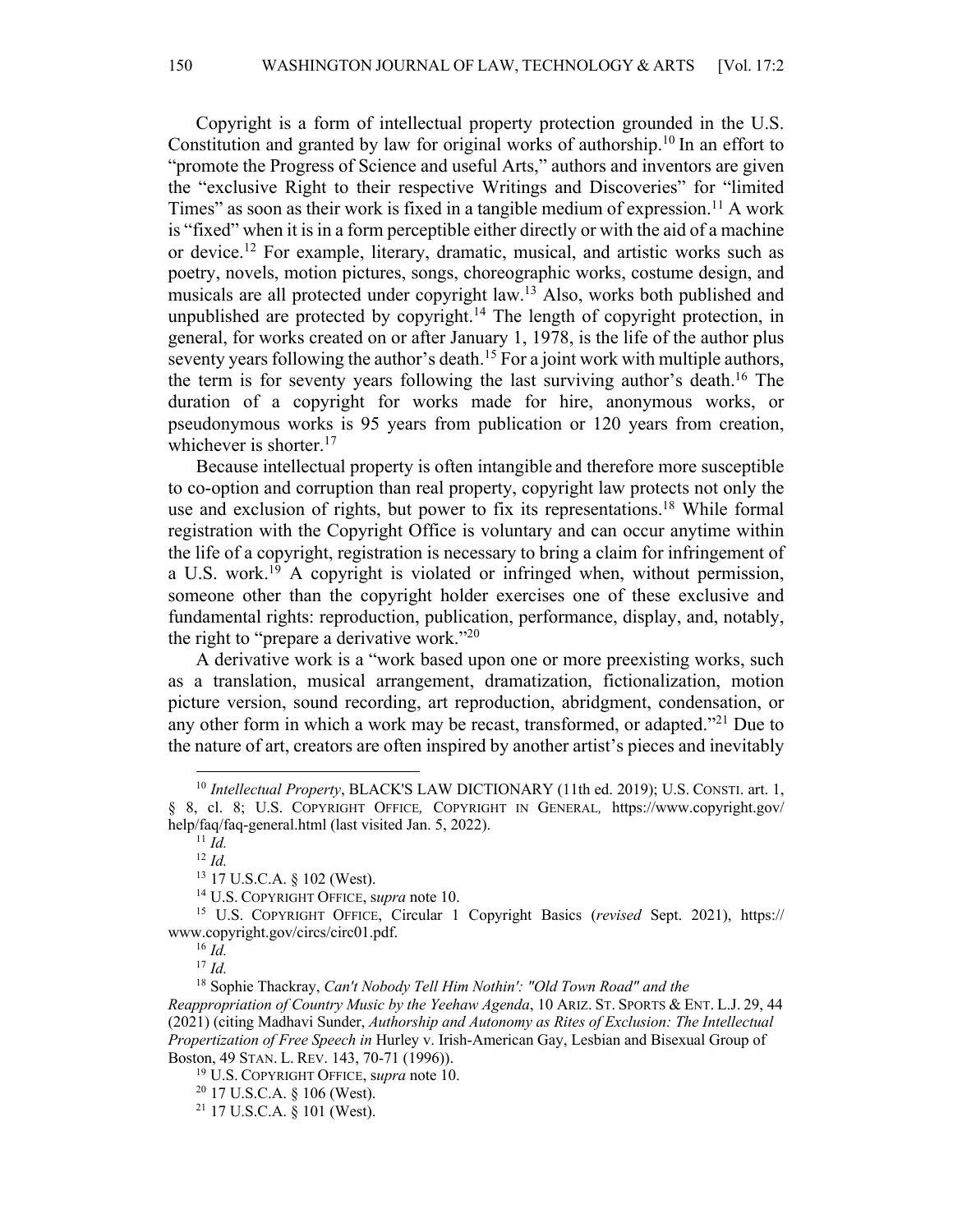create new works drawing upon another artist's work without the original copyright owner's permission.<sup>22</sup> Because of this, copyright law "must address the inevitable tension between the property rights it establishes in creative works . . . and the ability of authors, artists, and the rest of us to express them- or ourselves by reference to the works of others."<sup>23</sup>

*B. Scene 2: The Fair Use Doctrine*

Enter a new player, an affirmative defense for unauthorized derivative works: the fair use doctrine. $24$ 

As defined, a "fair use" use of a copyrighted work is not an infringement when it is for purposes such as "criticism, comment, news reporting, teaching . . . scholarship, or research."<sup>25</sup> This doctrine "confers a privilege on people other than the copyright owner to use the copyrighted material in a reasonable manner without his consent.<sup>"26</sup> Courts, the only arbiter of whether a work is a "fair use," engage in a case-by-case analysis using the non-exclusive factors defined in 17 U.S.C. § 107. The court weighs four factors in determining whether the fair use doctrine applies:

(1) the purpose and character of the use, including whether such use is of a commercial nature or is for nonprofit educational purposes;

(2) the nature of the copyrighted work;

(3) the amount and substantiality of the portion used in relation to the copyrighted work as a whole; and

(4) the effect of the use upon the potential market for or value of the copyrighted work.

27

These four factors cannot be treated in isolation but are unique considerations that must be addressed individually even while overlapping in assessment.<sup>28</sup> This sensitive balancing of interests is not an easy task because "context is everything."29 But the Supreme Court in *Campbell* made consideration easier for this "mixed question of law and fact" by assuming a lens that prioritizes the first and fourth factor, declaring "the more transformative the work, the less will be the significance of other factors  $\dots$  that would weigh against a finding of fair use."<sup>30</sup>

<sup>22</sup> *See* Emerson v. Davies, 8 F. Cas. 615, 619 (C.C.D. Mass. 1845) (No. 4,436) ("In truth, in literature, in science and in art, there are, and can be, few, if any, things, which, in an abstract sense, are strictly new and original thought. Every book in literature, science and art, borrows, and must necessarily borrow, and use much which was well known and used before").

<sup>23</sup> Blanch v. Koons*,* 467 F.3d 244, 250 (2d Cir. 2006).

<sup>24</sup> Campbell v. Acuff-Rose Music, Inc., 510 U.S. 569, 590 (1994).

<sup>&</sup>lt;sup>25</sup> 17 U.S.C § 107.

<sup>26</sup> Calkins v. Playboy Enter. Int'l, Inc*.*, 561 F. Supp. 2d 1136, 1140 (E.D. Cal. 2008) citing Perfect 10, Inc. v. Amazon.com, Inc., 487 F.3d 701, 715 (9th Cir. 2007).

<sup>27</sup> 17 U.S.C. § 107(1). 28 *Campbell*, 510 U.S. at 578.

<sup>29</sup> *Id.* at 589.

<sup>30</sup> *Id.* at 578.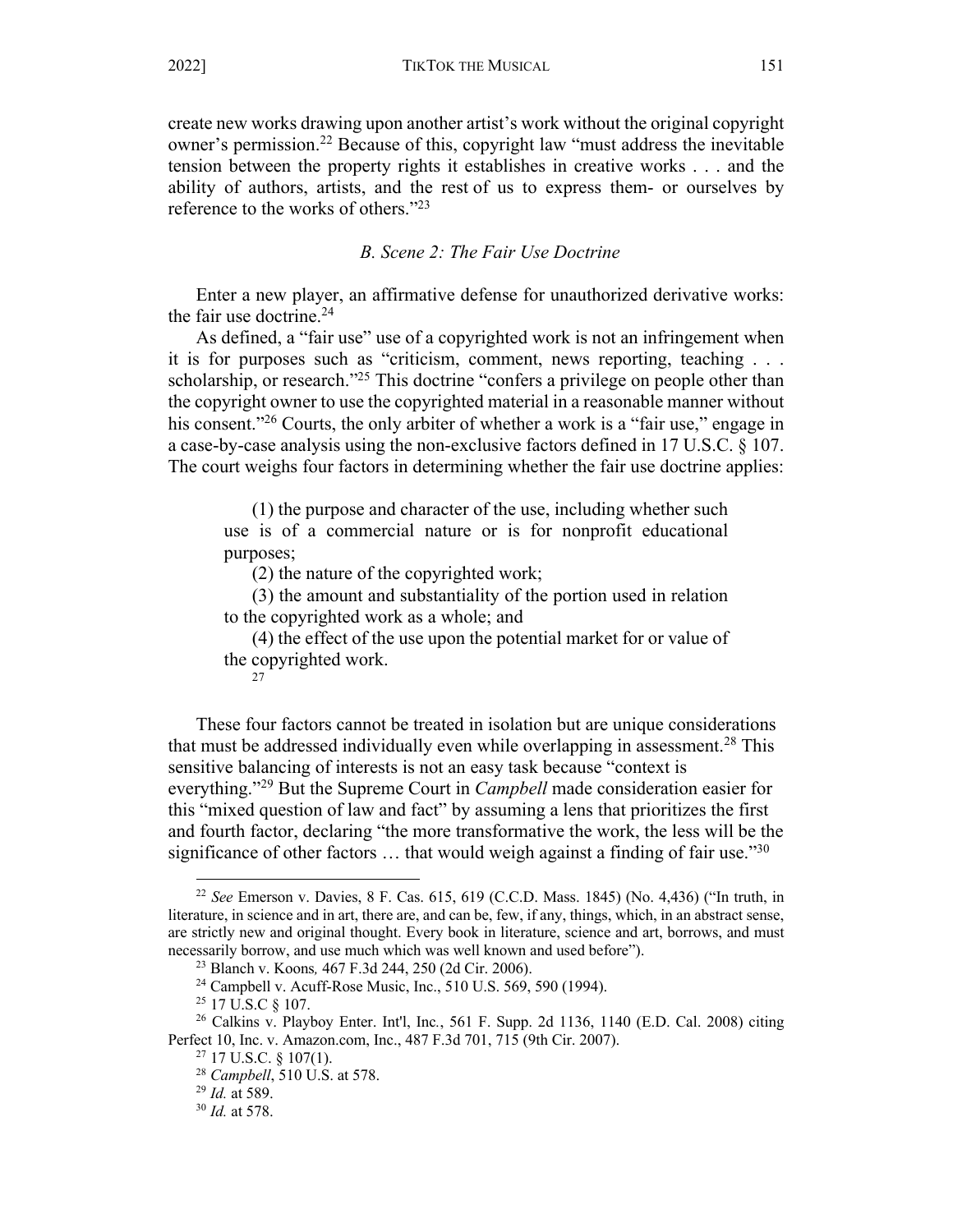Further, the "nonprofit character of an activity must be weighed in any fair use decision" as well. $31$ 

*SunTrust v. Houghton Mifflin* is an example of a successful fair use defense of a derivative work*.* In this case, the defendants claimed their 2001 book, *The Wind Done Gone*, which reimagined Margaret Mitchel's American classic, *Gone with the Wind*, was a parody, and thus a fair use. The court agreed.<sup>32</sup> As Judge Marcus remarked in his concurrence, parody, "[w]hen rendered in harmony with copyright law" as a fair use, serves an important function in society and should be afforded the highest First Amendment protection.<sup>33</sup> As Judge Birch noted in their opinion, "copyright does not immunize a work from comment and criticism." Rather, it "assures authors the right to their original expression but encourages others to build freely upon the ideas and information conveyed by the work."<sup>34</sup> Thus, the doctrine of fair use represents a compromise, a way of reconciling the protection of free, creative speech with the legal rights of authors.

Unlike the original, *The Wind Done Gone* told the story of the Civil War in the South through a new, African American perspective that was converse to the wealthy, white perspective of the original.<sup>35</sup> And while Randall included some of the major characters from the original novel, a substantial portion of the plot was wholly original, and "transformed" the original work.<sup>36</sup> With this win, Randall's new copyright, based upon Mitchell's copyrighted work, was confirmed, and opened the door to Randall's exclusive, personal profit from a derivative work. Thus, fair use has effectively allowed unlicensed derivative works to legally appropriate original copyright holders' rights.

But fair use is not to be construed to be a free ride to profit from unauthorized derivative works. In *Salinger v. Colting*, the court held that Fredrik Colting's unauthorized sequel of *Catcher in the Rye,* which centered around Salinger's original protagonist (as well as a fictionalized version of Salinger who wishes to kill his greatest creation) was neither a parody, nor transformative.<sup>37</sup> In *Penguin Random House LLC v. Colting,* illustrated children's books based on famous novels were found to be copyright infringement.38 In *Twin Peaks Productions, Inc. v. Publications International,* a book containing detailed summaries of plots of episodes of the television program was not a fair use of teleplays.39 In *Paramount Pictures Corp. v. Carol Publishing Group,* a book purporting to explain the "Star Trek" phenomenon, which contained plot summaries of copyrighted episodes, did not constitute a fair use.<sup>40</sup> And in *Warner* 

<sup>31</sup> Sony Corp. of Am. v. Universal City Studios, Inc., 464 U.S. 417, 449 (1984) (quoting H. REP. NO. 94–1476, at 66 (1976).

<sup>32</sup> Suntrust Bank v. Houghton Mifflin Co., 268 F.3d 1257, 1277 (11th Cir. 2001). 33 *Id.* at 1278 (Marcus, J. concurring).

<sup>34</sup> *Id.* at 1265. 35 *Id.* 

<sup>36</sup> *Id.* 

<sup>37</sup> Salinger v. Colting, 641 F. Supp. 2d 250, 263 (S.D.N.Y. 2009), *vacated,*

<sup>607</sup> F.3d 68 (2d Cir. 2010).

<sup>38</sup> Penguin Random House LLC v. Colting, 270 F. Supp. 3d 736, 754 (S.D.N.Y. 2017).

<sup>39</sup> Twin Peaks Prods., Inc. v. Publications Int'l, Ltd., 996 F.2d 1366, 1383 (2d Cir. 1993).

<sup>40</sup> Paramount Pictures Corp. v. Carol Pub. Grp*.* 11 F. Supp. 2d 329, 337 (S.D.N.Y. 1998), *aff'd sub nom.* Paramount Pictures Corp. v. Carol Pub. Grp., Inc., 181 F.3d 83 (2d Cir. 1999).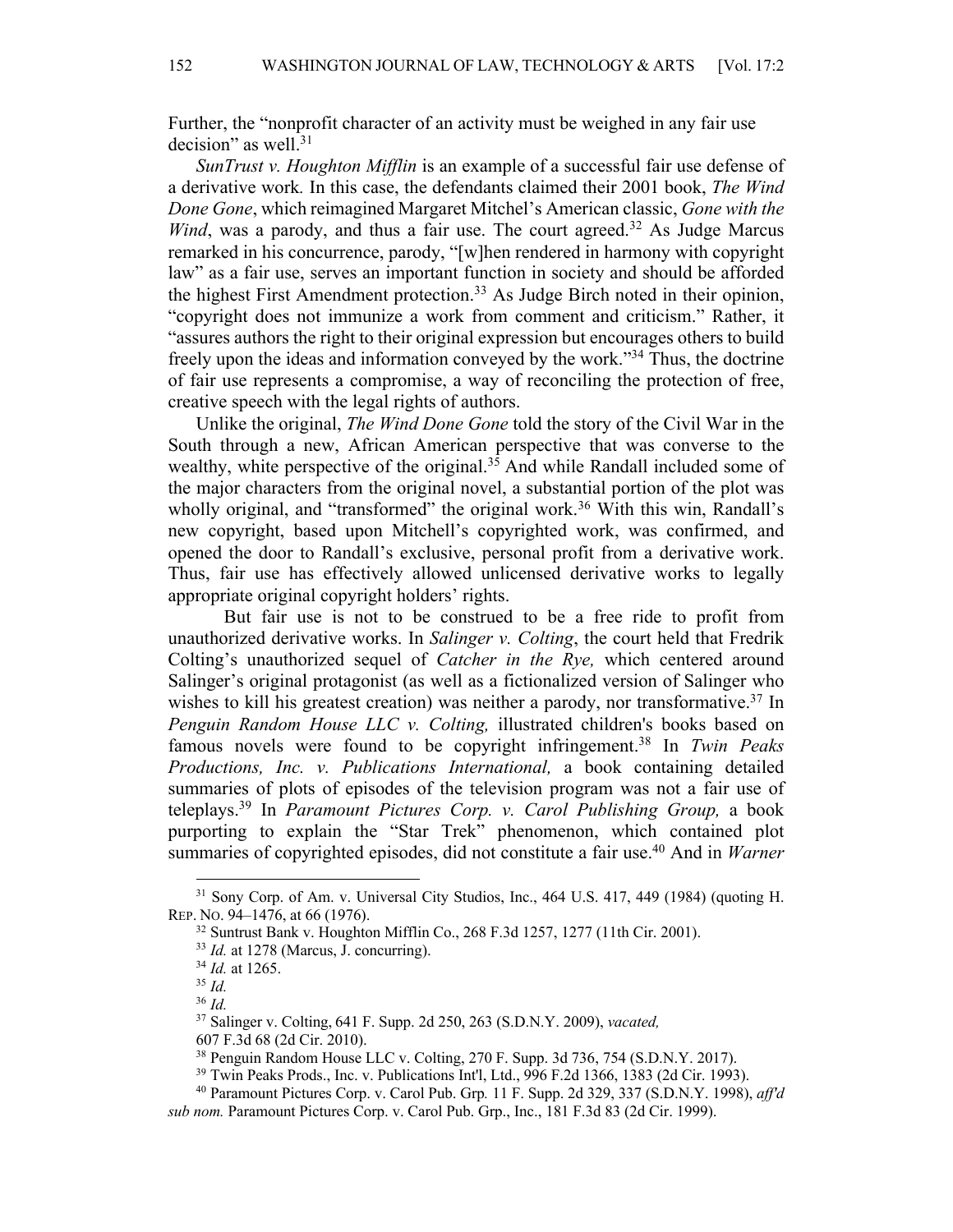*Bros. Entertainment Inc. v. RDR Book,* the court found an unauthorized encyclopedia regarding J.K. Rowling's *Harry Potter* series did not constitute a fair use considering Warner Brothers was in the business of creating and marketing motion pictures and goods related to the *Harry Potter* books.<sup>41</sup>

While it can be in the public's best interest to allow for derivatives to be created under the fair use defense, allowing new stories to be built upon the ones we already love, it is also in the public's interest for copyright law to "prevent [. . .] the misappropriation of the skills, creative energies, and resources which are invested in  $\lceil \ldots \rceil$  protected work."<sup>42</sup>

#### *C. Scene 3: The "Fandom Problem"*

Enter: our complication.<sup>43</sup>

The issue of regulating derivative works has only been exacerbated by cyberspace. Before the internet, the legal consumption of creative content was simple: creative works such as records, films, radio broadcasts, and books were produced, customers then consumed them, and copyright law protected these works. Ordinary use of copyrighted materials, such as playing a record or reading a book, was unregulated by copyright law because it was not monetized nor created an unauthorized copy. But new digital technologies provide an extraordinary opportunity to instantaneously "share" our intellectual property via monetized platforms and instant duplication. It has never been easier to interact with popular culture, to show a friend a piece of art, to critique a movie, to sample one song in another, or to spark creative activity and collaboration. Further, "fandoms," the collective reference to fans of a particular person, team, or fictional series, are now able to form, to find community, or to even create a subculture at an unprecedented international level and participate in "remix culture."<sup>44</sup>

Coined by Lawrence Lessig, "remix culture" refers to the growing prevalence of content that utilizes existing works, because creative content can be manipulated in ways not possible before.<sup>45</sup> Fanfiction, art collages, musical remixes, sampled songs, and fan art—the trend towards interactive, instead of passive, consumption of entertainment by fans—are all part of remix culture. Further, new digital technologies and platforms provide easy, extensive dissemination of these creative expressions. But despite the various original forms fan works take, any work based on preexisting creative works is a derivative under copyright law. Thus, we are confronted with what Kate Romanenkova identified as the "fandom problem;" the reconciling of a growing body of derivative works based on copyrighted content with current copyright law without alienating a specific intellectual property's

<sup>&</sup>lt;sup>41</sup> Warner Bros. Entm't Inc. v. RDR Books, 575 F. Supp. 2d 513, 551 (S.D.N.Y. 2008).<br><sup>42</sup> Apple Comp., Inc. v. Franklin Comp. Corp., 714 F.2d 1240, 1255 (3d Cir. 1983).

 $43$  In drama, a "complication" is defined as a factor, condition, and/or element that adds difficulty to the plot or conflict in a play. *See DRAMA GLOSSARY,* KET Education, https://education.ket.org/resources/drama-glossary/ (Last visited Jan. 7, 2022).

<sup>44</sup>FANDOM, Lexico Dictionary, https://www.lexico.com/en/definition/ fandom (Last visited Feb. 26, 2021).

<sup>45</sup> Lawrence Lessig, *Free(Ing) Culture for Remix*, 2004 UTAH L. REV. 961 (2004).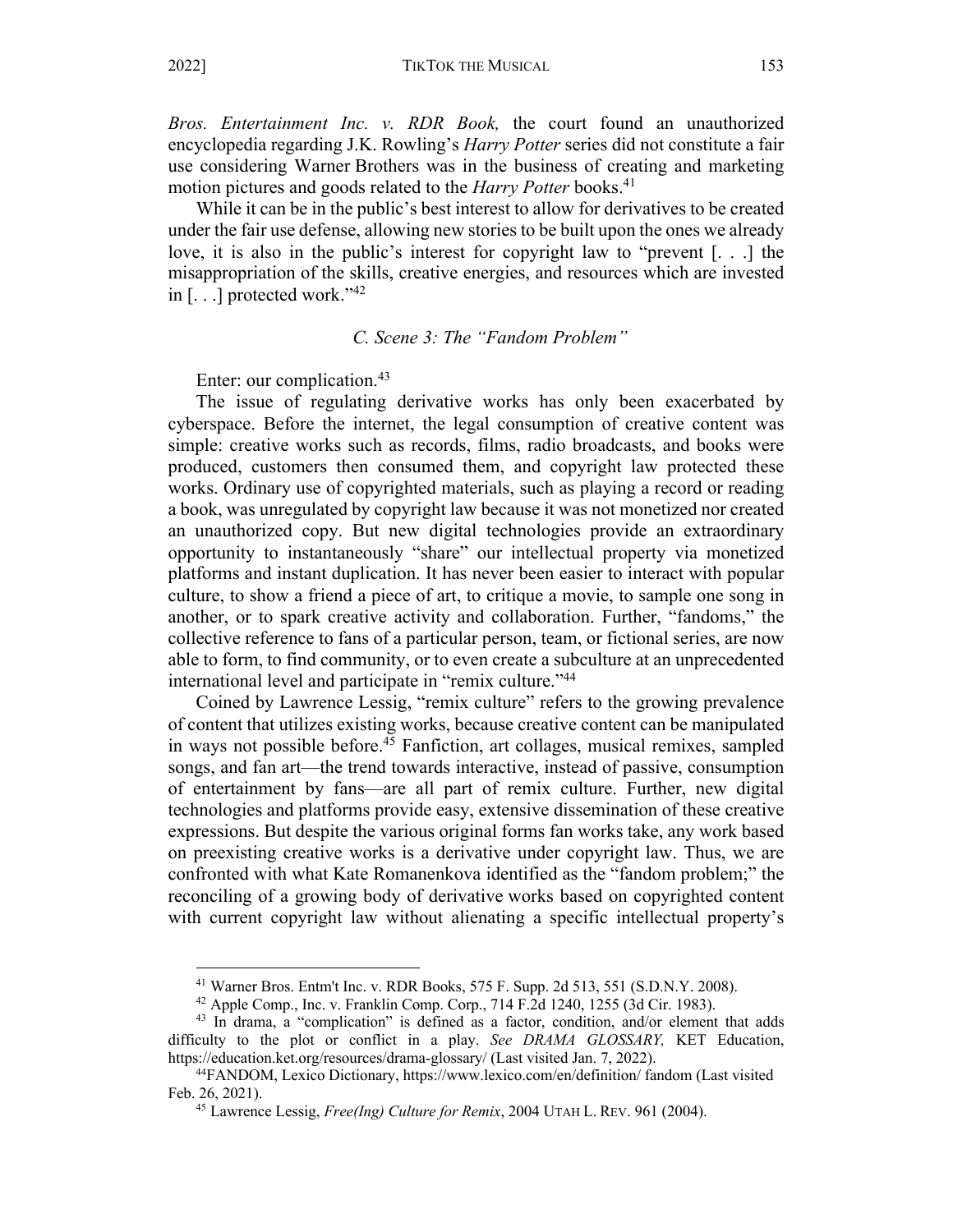biggest fans.46 And while many participants in the popular remix culture do not receive monetary compensation for their work, those that do face a "legal quagmire."47 For now, these fan works exist in a precarious, unlitigated copyright twilight zone as no formal protection exists for the participatory consumption of entertainment.<sup>48</sup> Without an amendment to current copyright law, the participatory consumption of entertainment can only be one of two things: an infringing derivative work or a fair use.

## *D. Scene 4: TikTok*

Enter TikTok: a new creative player.

Novel digital technologies have long bred new modes of tangible, creative expression and TikTok is no exception.<sup>49</sup> With more than 2 billion downloads, 1 billion monthly active users,<sup>50</sup> and a reported \$5.6 billion brought in within the first three months of 2020, TikTok changed the consumption of entertainment.<sup>51</sup>

TikTok became not only a space for fans and creators alike but a platform for commentary and news reporting as well.<sup>52</sup> On this social, short-form video app, creators can post videos using an array of soundtracks, filters, and visual effects, or create their own.53 Creators can "duet" or "stitch" another's video in the style of a conversation or use another user's audio and lip-sync to it. Users can also explore #hashtags to find specific content, follow specific accounts, or use TikTok's unique "For You" feature that, by utilizing an algorithm based on user's data, provides an "endless thread" of new videos selected specifically for each user's enjoyment.<sup>54</sup> And, while targeted content feeds into the highly addictive nature of TikTok, what makes TikTok such an enticing platform is that "it allows those with even the

<sup>46</sup> Kate Romanenkova, *The Fandom Problem: A Precarious Intersection of Fanfiction and Copyright*, 18 INTELL. PROP. L. BULL. 183 (2014).

<sup>47</sup> *Id.* at 184.

<sup>48</sup> *Id.* 

<sup>&</sup>lt;sup>49</sup> These new modes of expression always complicated copyright law. The Supreme Court first addressed how new technology affected copyright in 1908. Holding that piano rolls did not infringe upon copyrights held by music publishers, the Court determined that a work was considered fixed only if it existed in a form intelligible to humans, not just machines. This ruling effectively allowed new technology to escape the control of copyright. White-Smith Music Pub. Co. v. Apollo Co., 209 U.S. 1, 28 S. Ct. 319, 52 L. Ed. 655 (1908).<br><sup>50</sup> *Supra* Note 4; Taylor Lorenz, *Why 2020 Was the Year That Belonged to TikTok*, N.Y. TIMES,

<sup>(</sup>Jan. 3, 2021), at Section ST, Page 2 (also *This Is Why You Heard About TikTok So Much in 2020* at https://www.nytimes.com/2020/12/31/style/tiktok-trends-2020.html). 51 Paige Leskin, *TikTok's parent company reportedly saw \$5.6 billion in revenue during the* 

*first three months of 2020, BUSINESS INSIDER (Jun. 17, 2020), https://www.businessinsider.com/* tiktok-bytedance-revenue-billions-first-quarter-results-growth-2020-2020-6.

 $52$  Eliana Miller, As TikTok grapples with weightier topics, journalists are tuning in to deliver *the news,* POYNTER (June 29, 2020), https://www.poynter.org/reporting-editing/2020/as-tiktokgrapples-with-weightier-topics-journalists-are-tuning-in-to-deliver-the-news/.

<sup>&</sup>lt;sup>53</sup> Matthew Hughes, *What Is TikTok, and Why Are Teens Obsessed with It*, HOW-TO GEEK (Feb. 5, 2020, 6:40 AM EST), https://www.howtogeek.com/536434/what-exactly-is-tiktok-and-why-areteens-obsessed-with-it/. 54 *Id.*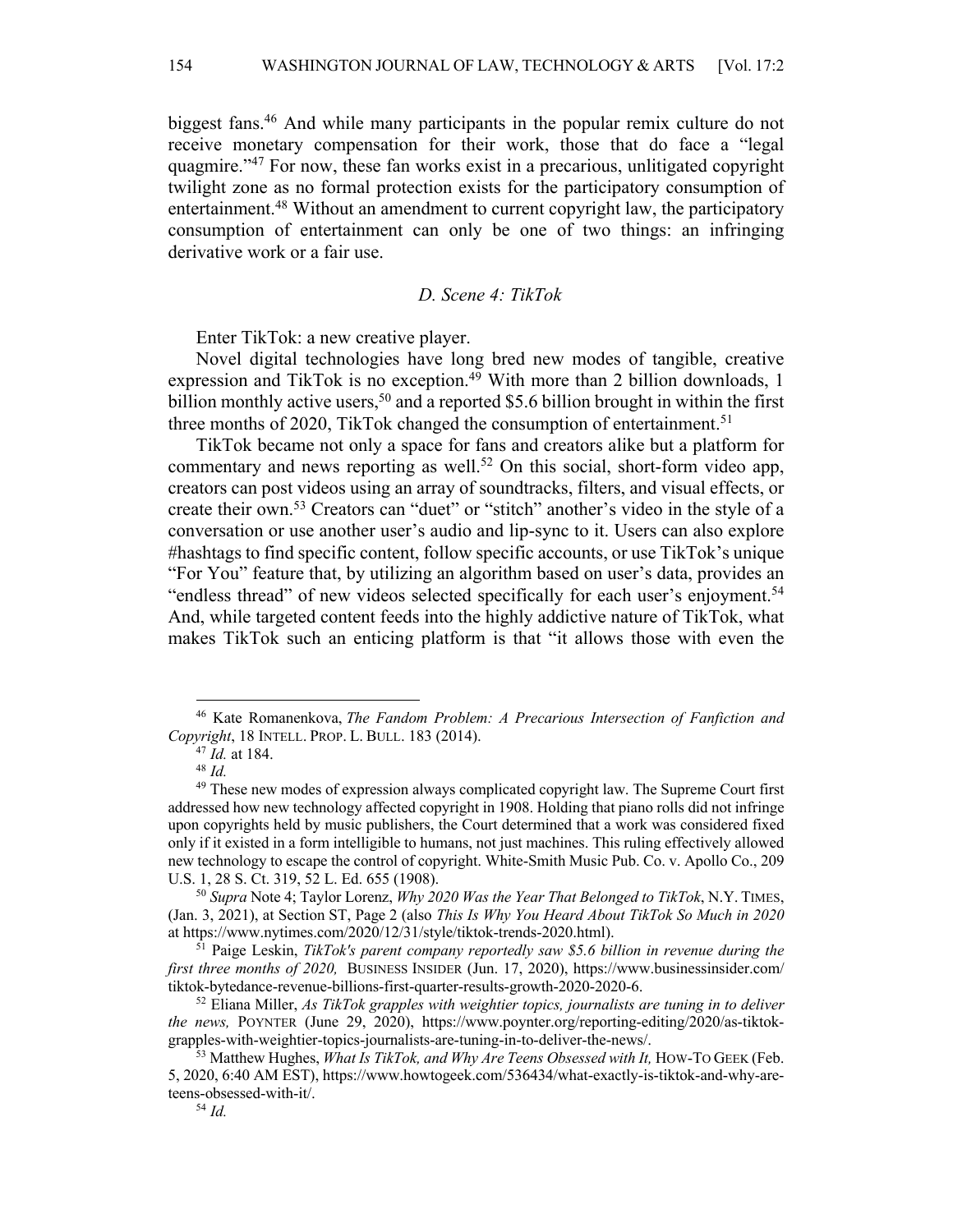smallest followings to 'go viral' and become online celebrities overnight."<sup>55</sup> Further, those posting to TikTok are incentivized not only with this ability to reach a large audience, but also with the ability to earn money through the platform's "Creator Fund." 56

Creators also maintain some copyright protections. According to the TikTok user agreement "you or your licensors will own any User Content…you upload or transmit through the Service."57 But, like any user agreement, this comes with a caveat in the fine print: "but by submitting User Content via the Services, you hereby grant (i) to [TikTok]…an unconditional irrevocable, non-exclusive, royaltyfree, fully transferable …perpetual worldwide license to use, modify, adapt, reproduce, make derivative works of…your User Content in any format and on any platform."58 Thus, users are effectively transferring their exclusive copyright rights by posting to the platform. But this transfer is only for original, authorized content that is uploaded; a condition of access to the Service is to "respect intellectual property rights" and "not to infringe intellectual property rights of any person while using the Services."<sup>59</sup> For example, you agree not to upload any content "that is the property of someone."<sup>60</sup>

On its face, the transfer of a creator's exclusive copyright protection to TikTok is a win for Lessig's remix culture. TikTok users can now "use, modify, adapt, reproduce, [and] make derivative works of…User Content" without fear of persecution. They can sing and dance along to another user's song, sharing in, and even adding to, a collective, cultural experience. Nevertheless, following copyright law and TikTok's User agreement, derivative works based on content originating outside the platform fall into the same twilight zone as other fan works; and with the rapid growth of this platform, addressing this issue has never been more pertinent.

## *E. Scene 5: The "Ratatousical"*

Enter: the unprecedented fan work, "Ratatouille: The TikTok Musical."

On August 10, 2020, TikTok user Emily Jacobsen posted a song of her own creation about the most unlikely of subjects: Remy the Rat. <sup>61</sup> In Disney/Pixar's 2007 computer-animated film "Ratatouille," Remy, the film's anthropomorphic main character, is inspired to believe "anyone can cook" and follows his dreams of

<sup>55</sup> *Id.* 

<sup>56</sup> The Creator Fund is planned to disperse over \$300 million between the year 2020 and the year 2023 to those that meet viewer and follower requirements, *see The TikTok Creator Fund is now LIVE in the UK, Germany, Italy, France and Spain, and here is how to apply!, TIKTOK (Sept. 1,* 2020), https://newsroom.tiktok.com/en-gb/the-tiktok-creator-fund-is-now-live-across-europe-and-

here-is-how-to-apply. 57 *Terms of Service*, TIKTOK, https://www.tiktok.com/legal/terms-of-use?lang=en (last visited Jan.4, 2022). 58 *Id.*

<sup>59</sup> *Id.* 

<sup>60</sup> *Id.*

 $61$  Emily Jacobsen ( $Qe$  jaccs), "A love Ballad," TikTok (Aug. 10, 2020), https:// www.tiktok.com/@e\_jaccs/video/6859521038418447622.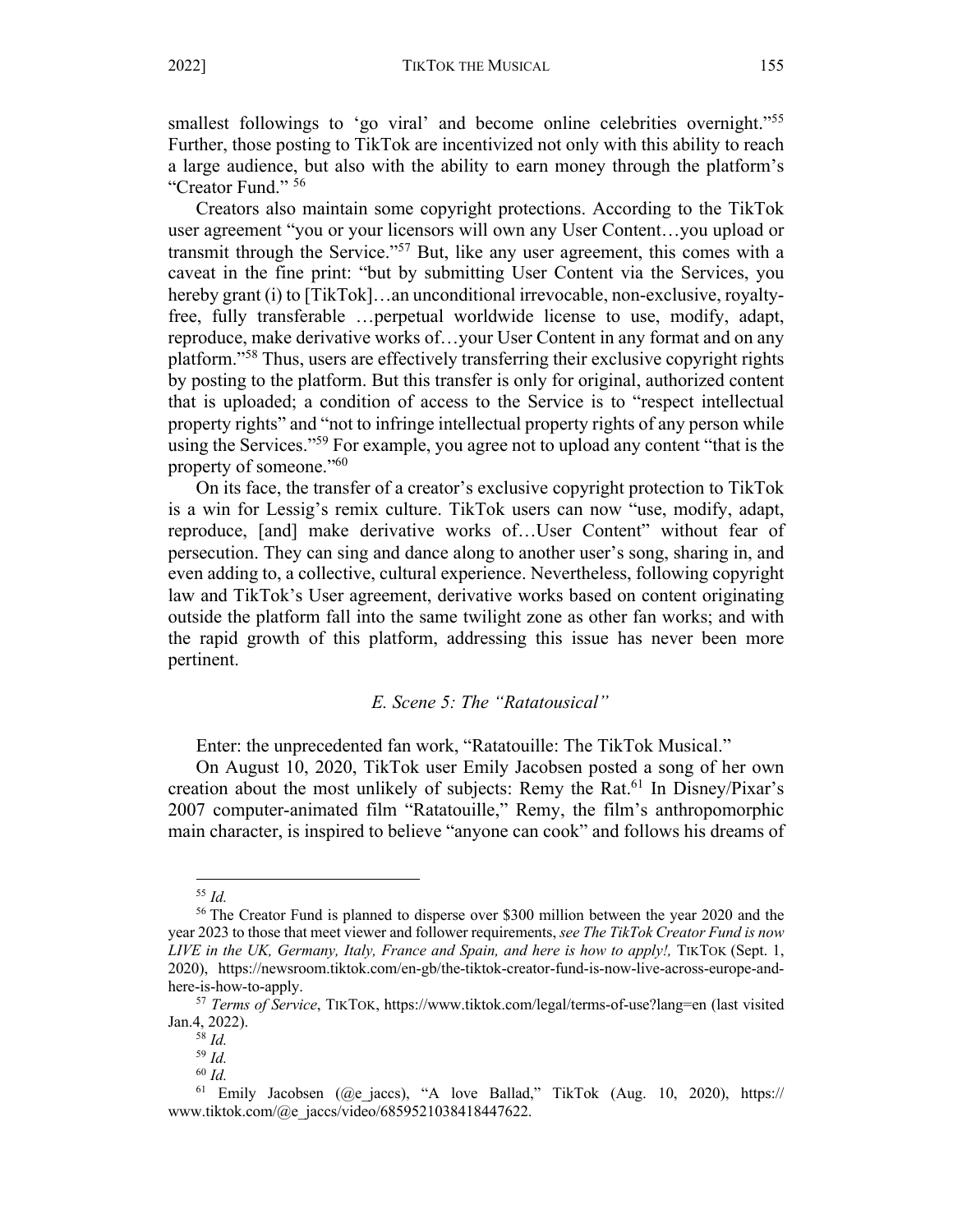becoming a Parisian chef with a little help from his rat and human friends.<sup>62</sup> Jacobsen's "Ode to Remy" soon caught the interest of Daniel Mertzlufft, a composer and arranger, who transformed the ballad into a big-musical-style number using Jacobsen's lyrics by adding strings, brass, additional vocals, and stage directions.63 Mertzlufft's 30-second clip finished with a sparkly filter and a banner proclaiming "Coming to Broadway 2021!"64 Viewed over 2.6 million times, the clip went viral and captured the imagination of millions of TikTok users.<sup>65</sup> Thus, the "Ratatousical" was born.

Thousands of inspired TikTok creators began to add their creative vision for a "Ratatouille" musical under the hashtag #ratatouillemusical:<sup>66</sup> user  $@$ shoeboxmusicals created a miniature mock-up set;  $67$  creator  $@$ tristanmichaelmcintyre began working on the show's choreography;<sup>68</sup> user  $@$ ardellyfoshelly designed ensemble costumes;<sup>69</sup> creator  $@$ siswij designed the playbill cover;<sup>70</sup> and users such as @fettuccinefettuqueen began writing songs for other characters like Remy's father.<sup>71</sup> A full musical was being created like never before, and the result of this online sensation was "a virtual show unlike any on Broadway" with "no director, no choreographer, no stage crew."<sup>72</sup>

On December 9, 2020, it was announced on TikTok that the "Ratatousical" was indeed coming to "Broadway."73 Drawing upon the work of the aforementioned creators' work, and by adding an all-star cast hailing from Hollywood and Broadway alike, this viral trend had become tangible creation. Presented by theatrical company Seaview, in association with TikTok and TodayTix Presents, the staged musical premiered on Friday, January 1, 2021 as a limited-run virtual concert on the TodayTix website and sold over 200,000 tickets. The musical also had an encore performance on Sunday, January 10th on TikTok itself with 150,000

<sup>&</sup>lt;sup>62</sup> RATATOUILLE (Walt Disney Pictures 2007).<br><sup>63</sup> Daniel J. Mertzlufft (@danieljmertzlufft), "Remy: The Musical OG Song," TIKTOK (Oct. 19, 2020), https://www.tiktok.com/@danieljmertzlufft/ video/6885475193410620678 (Last visited: Jan 5, 2022).

<sup>64</sup> *Id.* 

<sup>65</sup> *Id.*

 $66$  #ratatouillemusical, TIKTOK, https://www.tiktok.com/tag/ratatouillemusical?is\_copy url=1&is from webapp=v2 (last visited Feb. 26, 2021).

<sup>67</sup> Shoebox Musicals (@shoeboxmusicals), "Set Model Building Process! Gusteau's Restaurant," TIKTOK (Nov. 18, 2020), https://www.tiktok.com/@shoeboxmusicals/video/ 6896481065855241477.

 $68$  Tristan McIntyre (@tristanmichaelmcintyre), "cookin' up some choreo for #ratatouillemusical," TIKTOK (Nov. 13, 2020), https://www.tiktok.com/tristanmichaelmcintyre/ video/6894839741158608134?is copy url=1&is from webapp=v2.

<sup>&</sup>lt;sup>69</sup> Ardell (@ardellyfoshelly), "Why not?" TIKTOK (Nov. 15, 2020), https://www.tiktok.com/<br>@ardellyfoshelly/video/6895493098881682693.

<sup>&</sup>lt;sup>70</sup> Jess Siswick (@siswij), "The #ratatouillemusical marketing department is brainstorming visuals," TIKTOk (Nov. 13, 2020), https://www.tiktok.com/@siswij/video/6894854586293669126.

<sup>&</sup>lt;sup>71</sup> Gabbi Bolt (@fettuccinefettuqueen), "My official entry to the #ratatouille musical" TIKTOK (Oct. 27, 2020), https://www.tiktok.com/@fettuccinefettuqueen/video/6888530225508928770.

<sup>72</sup> Christina Morales, *On TikTok, Fans Are Making Their Own 'Ratatouille'* Musical, (Jan. 3, 2021), https://www.nytimes.com/2020/11/30/arts/tiktok-disney-ratatouille-musical.html.

<sup>73</sup> *Supra* note 5.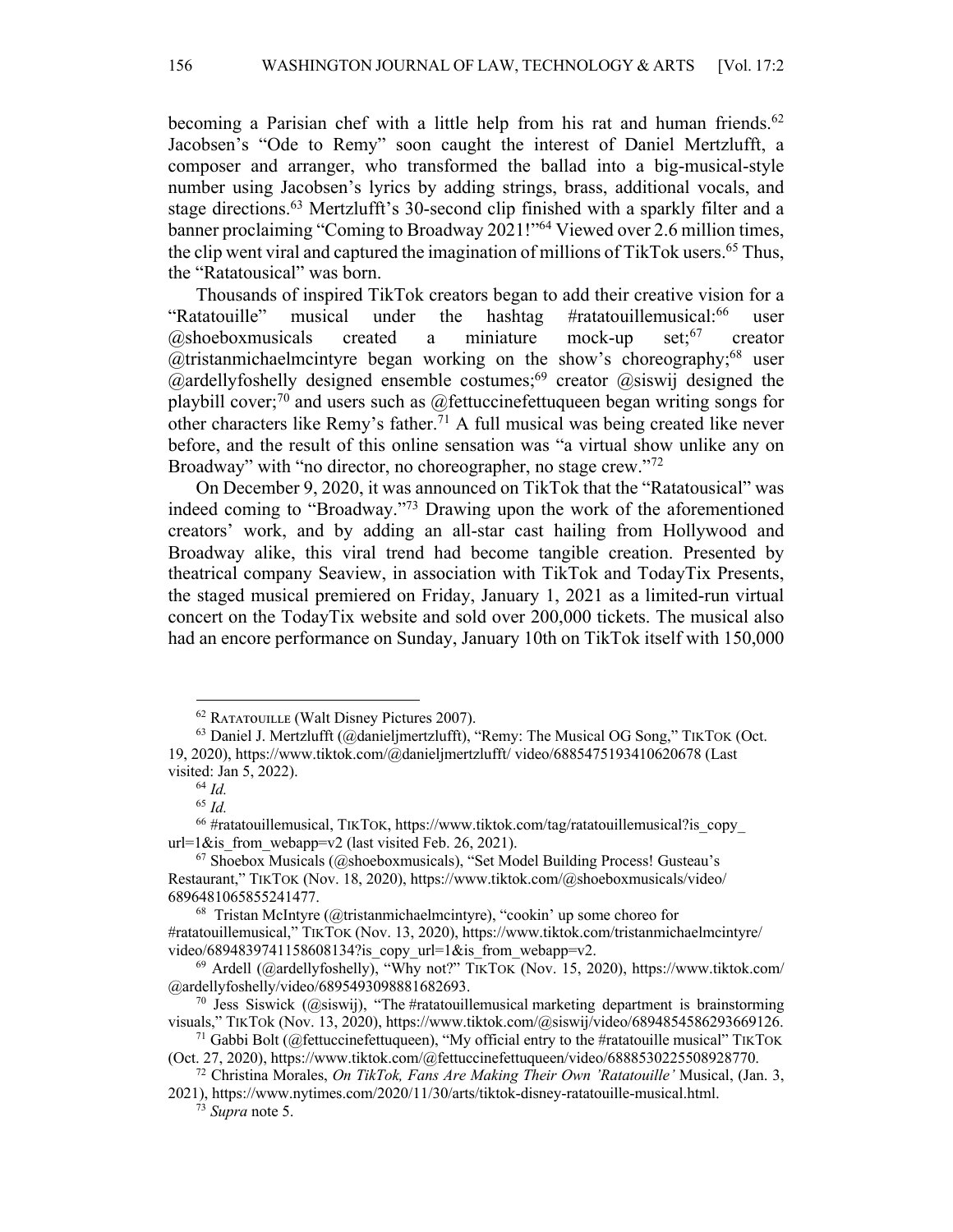viewers.74 In total, the production generated \$2 million to benefit the Actor's Fund.75 Just like original movie proclaimed, "anyone can cook," this production demonstrated that anyone can create a musical.

This musical, though, is clearly a derivative work. The musical not only used the character Remy, but his father, brother, friends, enemies, and allies. The musical also followed the exact plot of the original movie, transforming it not through perspective, but through song.<sup>76</sup> Is that enough? Is this fair use? Is it a parody? Once again, fan driven work has landed us in the copyright twilight zone and we are left asking "How will copyright law respond?"

#### *F. Scene 6: The Walt Disney Company and Their Intellectual Property*

Enter: The Walt Disney Company**—** the creative colossus.

Nearly one hundred years ago, Walt Disney and his brother, Roy Disney, started a company that would change the landscape of entertainment forever. From animation to theme parks, from movies to musicals, the Walt Disney Company (hereinafter, Disney) has not only created characters that have become household names, but through smart and calculated exploitation and acquisition of IP, built a media giant that continues to grow in profitability.<sup>77</sup>

An example of Disney's calculated growth is its 7.4 billion dollar acquisition of Pixar, the animation studio led by Apple's Steve Jobs.78 While this expensive merger raised some eyebrows at the time, it added box office favorites such as the "Toy Story" films, "Finding Nemo" and "The Incredibles" to Disney's lucrative portfolio of intellectual property while allowing them to continue to innovate and expand via this new medium.<sup>79</sup> The first Pixar film to premiere after the merger was "Cars" in 2006, grossing  $$461,630,558$  in the worldwide box office.<sup>80</sup> The following year, "Ratatouille" premiered, earning \$626,549,695 worldwide.<sup>81</sup> As for most Pixar movies, the films and characters continue to be profitable for Disney. "Ratatouille" specifically continues to draw crowds thirteen years later; in Fall 2021, Disney opened a theme park ride based on the "Ratatouille" movie in their world-famous EPCOT theme park.<sup>82</sup> The new "Ratatouille" ride followed the trend

<sup>74</sup> Alexandra Del Rosario, *'Ratatouille: The TikTok Musical' Raises \$2M To Become Actors Fund's Most Successful Fundraiser- Update,* DEADLINE (Jan. 2, 2021, 7:55 AM), https://deadline.com/2021/01/ratatouille-the-tiktok-musical-raise-million-the-actors-fund-1234664043/.<br><sup>75</sup> *Id.*<br><sup>76</sup> RATATOUILLE: THE TIKTOK MUSICAL (Seaview Productions Holdings, 2021).

<sup>&</sup>lt;sup>77</sup> SS Rana & Co Advocates, Role of IP in the Growth of Disney, LEXOLOGY, https://www.lexology.com/library/detail.aspx?g=e31b49ef-ca97-43e7-8481-7df54979cf4d, (last visited Feb. 26, 2021). 78 Paul R. La Monica, *Disney buys Pixar*, CNN MONEY (Jan. 25, 2006, 8:44 AM EST),

https://money.cnn.com/2006/01/24/news/companies/disney\_pixar\_ deal/

<sup>79</sup> *Id.* 

<sup>80</sup> *Box Office History for Disney-Pixar Movies*, THE NUMBERS, https://www.thenumbers.com/movies/production-company/Pixar (last visited Feb. 26, 2021). 81 *Id.* 

<sup>82</sup> Elizabeth Rhodes, *The New 'Ratatouille' Attraction Just Opened at Epcot— and We Took a*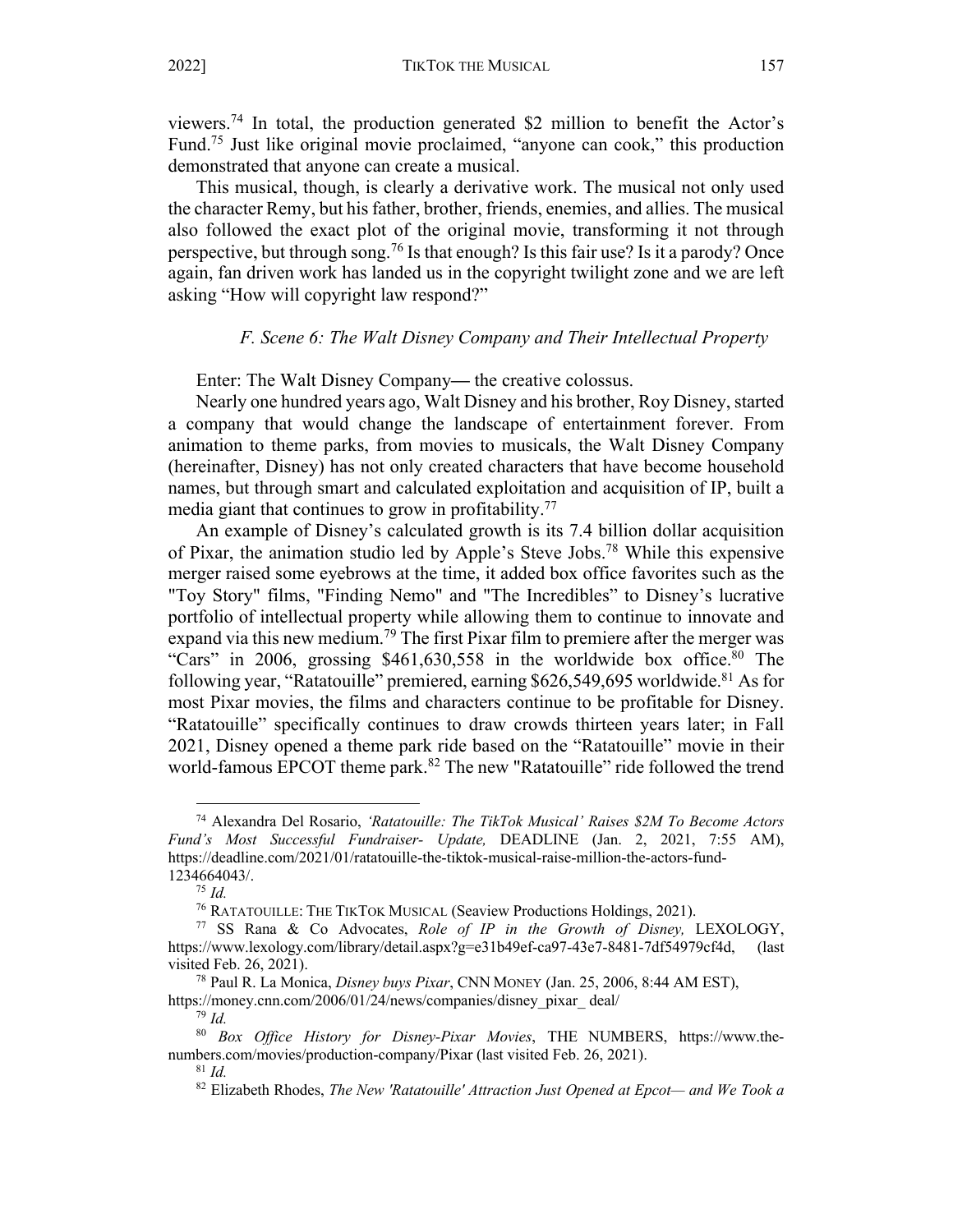of previous ride openings based on Disney intellectual property, from which theme park attendance and revenue increased as the ride drew thousands of tourists a day.<sup>83</sup> This further affirms the continued worth of the original "Ratatouille" property.

Unfortunately, the COVID-19 pandemic resulted in an indefinite closure of most Disney's theme parks, Broadway shows, and movie theaters to exhibit their new movies. For the first time in 40 years, Disney recorded an annual GAAP net loss of \$2.83 billion.<sup>84</sup> This makes the protection of their lucrative IP more important than ever, and as exhibited in the past, Disney notoriously polices their copyrights, and will even go as far as to change the law to protect their creative works.

Disney's intense pressure to mold copyright law to their needs can be seen in their protection of their first copyrighted character, and their mascot, Mickey Mouse. Under the 1909 Copyright scheme, the protection of Mickey would have expired in 1984. With the impending loss looming, Disney began serious lobbying to push for changes to the Copyright Act.<sup>85</sup> In 1976, Congress passed an extension of protection, saving Mickey from the public domain until 2003.<sup>86</sup> Then in 1998, with only five years remaining on Mickey Mouse's copyright term, Congress again changed the duration of protection with the Sonny Bono Copyright Term Extension Act of 1998.<sup>87</sup> This legislation extended copyrights for works created on or after January 1, 1978 to the "life of the author plus 70 years" and expanded corporate copyrights protection to 95 years from the year of first publication, or 120 years from the year of creation, whichever expires first.<sup>88</sup> This change in law successfully pushed Mickey's copyright protection out to 2023.<sup>89</sup>

But legislative pressure is not the only way Disney has policed their intellectual property. Numerous lawsuits have stopped infringing uses of Disney characters and

*Test Ride*, TRAVEL + LEISURE (Oct. 1, 2021), https://www.travelandleisure.com/trip-ideas/disneyvacations/remys-ratatouille-adventure-ride-review; Tom Bricker, *Remy's Ratatouille Adventure Opening, Construction Photos & Info,* DISNEY TOURIST BLOG (December 28, 2020), https://www.disneytouristblog.com/remys-ratatouille-adventure-ride-info/.

<sup>83</sup> *Remy's Ratatouille Adventure Ride in EPCOT | Details, Opening, FAQs,* ZIGGY KNOWS DISNEY (Nov. 3, 2021), https://ziggyknowsdisney.com/remys-ratatouille-adventure/#Wait\_Times \_and\_Crowds; *Star Wars: Rise of the Resistance Boosts Attendance at Walt Disney World as Disney Braces for Long Closures in Asia,* THEME PARK TOURIST (Feb. 5, 2020), https://www.themeparktourist.com/news/20200205/28649/star-wars-rise-resistance-boostsattendance-walt-disney-world-disney-braces; s*ee also* David G. Allan, *Star Wars' Rise of the* 

*Resistance ride now open to the public,* CNN (Dec. 6, 2019) https://www.cnn.com/travel/ article/rise-of-the-resistance-orlando-florida/index.html.

<sup>84</sup> Jeremy C. Owens, *Disney suffers first annual loss in more than 40 years, but stock jumps as losses are not as bad as feared,* MARKETWATCH (Nov. 13, 2020), https://www.marketwatch.com/ story/disney-suffers-first-annual-loss-in-more-than-40-years-but-stock-jumps-as-losses-are-not-asbad-as-feared-11605215870.<br><sup>85</sup> Steve Schlackman, *How Mickey Mouse Keeps Changing Copyright Law*, Art Law Journal

<sup>(</sup>Feb. 15, 2014), https://alj.artrepreneur.com/mickey-mouse-keeps-changing-copyright-law/#:~:text =Under%20the%201909%20Copyright%20scheme,changes%20to%20the%20Copyright%20Act.

<sup>86</sup> *Id.* 

<sup>87</sup> 17 U.S.C.A. § 304 (West).

<sup>88</sup> *Id.* 

<sup>89</sup> *Supra* note 85.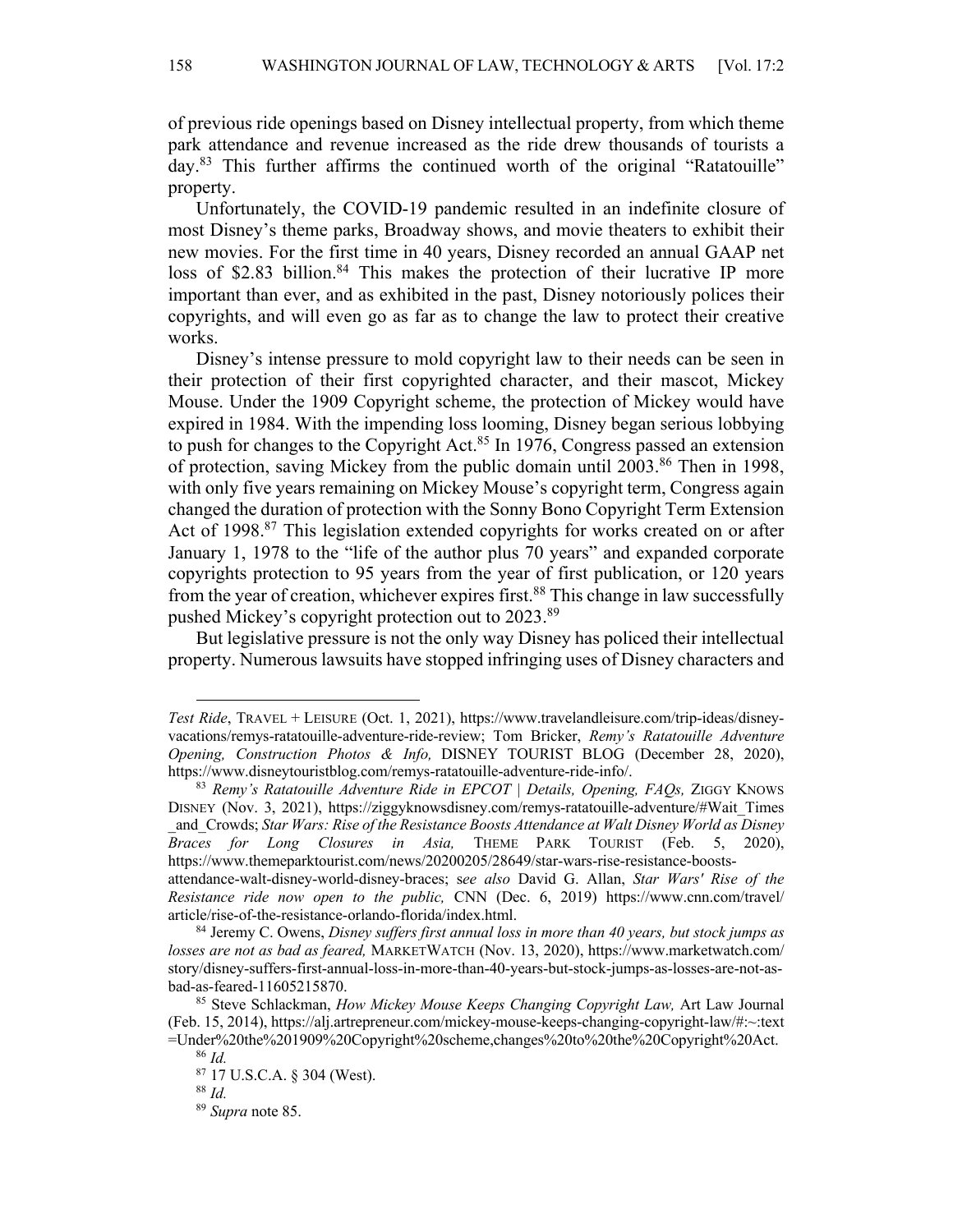films.90 As such, it was surprising when the "Ratatouille" fan-made musical progressed past an internet meme to a full-fledged production,  $91$  all while knowing Disney holds tight to their copyrights. Even more surprising was in promoting the new "Ratatouille" ride, Disney released what seemed to be their contribution to the "Ratatousical:" a "Remy Rap" performed from inside the ride and posted to the Disney Park's TikTok.92 Finally, in a statement to *The Verge* magazine, a company representative stated, "We love when our fans engage with Disney stories. We applaud and thank all of the online theatre makers for helping to benefit The Actors Fund." $93$ 

But this unprecedented departure from Disney's former copyright regulation, combined with the blessing from Disney for the staging of the "Ratatouille" Musical, signals the opening of a door to unregulated use of copyrighted material by fans. This is a door Disney and other IP holders may soon wish to try to close.

#### INTERMISSION: ARE WE REPEATING HISTORY?

In a 1948 speech to the House of Commons, Winston Churchill stated, "Those who fail to learn from history are condemned to repeat it."<sup>94</sup> This quote-turnedhousehold-adage bears truth in this situation: in 2002, the Harvard Law Review issued a warning*–* that "re-writing cases are likely to recur*–* and perhaps become more common."95 Focusing on the *SunTrust v. Houghton Mifflin* case, the article cautioned that "the sheer amount of attention that the [derivative work] controversy garnered may encourage other[s] to seek similar notoriety (and free publicity)."<sup>96</sup> Further, "re-writing," or creating a fan work, "is arguably easier than writing. It is easier to take someone else's characters … than to create those characters from

<sup>90</sup> *Disney Trademark Infringement: Everything You Need to Know*, UPCOUNSEL (July 8, 2020), https://www.upcounsel.com/disney-trademark-infringement.<br><sup>91</sup> Internet Meme, otherwise known as "internet fads" or "internet phenomenon" is defined as

<sup>&</sup>quot;an activity, concept, catchphrase or piece of media that gains popularity and spreads rapidly via the Internet. An Internet meme is often helped along by social networking sites and blogs that post and repost popular memes and, in doing so, reinforce the popularity of the memes." *See Internet Meme,* TECHOPEDIA (Last updated: June 30, 2020), https://www.techopedia.com/ definition/16944/internet-meme.

<sup>92</sup> Disney Parks (@disneyparks), *"Our unofficial audition for #ratatouillemusical,"* TIKTOK (Nov. 11, 2020), https://www.tiktok.com/ @disneyparks/video/6897222815758535942 ?referer\_url=https%3A%2F%2Fwdwnt.com%2F&referer\_video\_id=6897222815758535942; They also treated Emily Jacobsen (who wrote the original "Remy Love Ballad" to a tour of the ride; *see* Emily Arnato, *'Ratatouille' Fan Gets Sneak Peek of Remy's Ratatouille Adventure at EPCOT*, DISNEY PARKS BLOG (Dec. 28, 2020), https://disneyparks.disney.go.com/blog/2020/12/ratatouillefan-gets-sneak-peek-of-remys-ratatouille-adventure-at-epcot/.

<sup>93</sup> Helen Shaw, *How Ratatouille: The TikTok Musical Came to Be (and Yes, Disney's Okay With It*), VULTURE (Dec. 31, 2020), https://www.vulture.com/2020/12/how-ratatouille-the-tiktokmusical-came-to-be.html. 94 Laurence Geller CBE, *Folger Library – Churchill's Shakespeare,* INTERNATIONAL

CHURCHILL SOCIETY, https://winstonchurchill.org/resources/in-the-media/churchill-in-the-news/ folger-library-churchills-shakespeare/, (Last visited Feb. 26, 2021).

<sup>95</sup> Note, *Gone with the Wind Done Gone: "Re-Writing" and Fair Use*, 115 HARV. L. REV. 1193, 1209 (2002). <sup>96</sup> *Id.*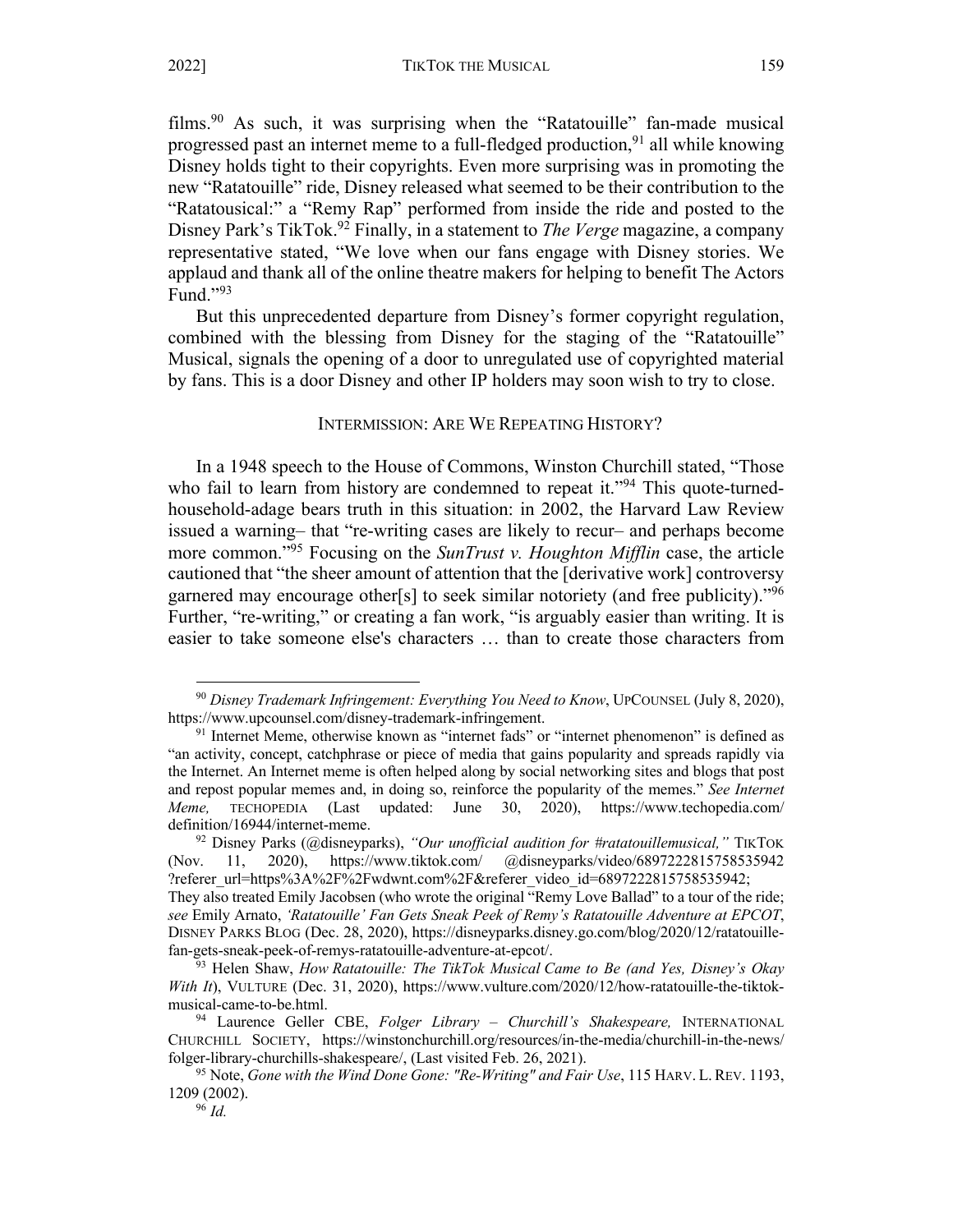scratch."<sup>97</sup> With the popularity of the Ratatousical, other TikTok creators have followed suit and have created more derivative work musicals- including one based on another Pixar property: the 2009 movie "UP."98

Perhaps more concerning is the "Bridgerton" musical trend on TikTok.<sup>99</sup> "Bridgerton," a Netflix show based upon the worldwide best-selling romance novels by Julia Quinn, has become the streaming service's most lucrative series yet.100 In just the first month on air, the show had been viewed by 82 million Netflix accounts.101 Abusing the success of this Netflix show, and perhaps banking on the viral, profitable nature of TikTok, the Broadway composer hopefuls that call themselves Barlow and Bear wrote more than 15 songs drawing upon the show's plot, characters, and dialogue to create an unofficial "#BridgertonMusical."102 This project was wildly successful, amassing over 51.2 million "likes" on TikTok.<sup>103</sup> But this success does not stop short of the TikTok forum: not only did Barlow and Bear perform with the National Symphony Orchestra one of their Bridgerton songs for the televised Kennedy Center's 50th Anniversary, they made Forbes 2022 "30 under 30**—**Social Media" list and have also been given the ultimate recognition for their songs by industry leaders-a Grammy award for Best Musical Theater Album.<sup>104</sup> Sure, this can be written off as complimentary or excellent press, and not seeking legal action against popular creatives during a pandemic is not only a good faith gesture, but a calculated business strategy. And while the Barlow and Bear team later obtain permission to release their concept album,<sup>105</sup> this pattern of musicals makes clear that this "fandom problem" is not going away. Further,

<sup>97</sup> *Id.* 

<sup>&</sup>lt;sup>98</sup> Alexa Willhelm (@alexa.noelle), "Another Pixar musical? TikTok feel free to do your thing," TikTok (Nov. 11, 2020), https://www.tiktok.com/@alexa.noelle\_/video/6897750211607809286 ?is\_copy\_url=1&is\_from\_webapp=v2; UP! (Walt Disney Pictures 2009).<br><sup>99</sup> #bridgertonmusical, TikTok, https://www.tiktok.com/tag/bridgertonmusical?referer\_url=

https%3A%2F%2Fvariety.com%2F&referer\_video\_id=6916241393144892677&is\_copy\_url=1&i s\_from\_webapp=v2 (last visited Jan. 5, 2022).<br><sup>100</sup> Joan E. Solsman, *Bridgerton is Netflix's most popular show yet (according to Netflix)*, CNET

<sup>(</sup>Jan. 28, 2021, 7:00 AM PST), https://www.cnet.com/news/bridgerton-is-netflix-most-popularshow-yet-according-to-netflix/#:~:text=Netflix's%20Bridgerton%20was%20watched,series% 20ever%2C%20Netflix%20said%20Thursday.

 $101$  *Id.* 

<sup>102</sup> Jazz Tangcay*, 'Unofficial Bridgerton Musical' Becomes First Grammy-Winning Album to Originate on TikTok,* VARIETY, (Apr. 3, 2022, 1:38 PM PST), https://variety.com/2022/artisans/ news/unofficial-bridgerton-musical-tiktok-grammy-1235222248/; *see also* Ellise Shafer, '*Bridgerton: The Musical' Blew Up on TikTok. Could Broadway Be Next, VARIETY (Jan. 29, 2021,* 9:00 AM PST), https://variety.com/2021/music/news/bridgerton-the-musical-tiktok-broadwayabigail-barlow-emily-bear-1234893087/; @abigailbarlowww, TikTok, https://www.tiktok.com/ @abigailbarlowww?referer\_url=https%3A%2F%2Fvariety.com%2F&referer\_video\_id=69162413 93144892677&is\_copy\_url=1&is\_from\_webapp=v2, (last visited Jan. 5, 2022). 103 *Id.* 

<sup>104</sup> *Id.*;*see also* "Kennedy Center at 50: 'Ocean Away' - Abigail Barlow, Emily Bear and Darren Criss," (Aired: Oct. 1, 2021) https://www.pbs.org/video/ocean-away-abigail-barlow-emily-bearand-darren-criss-ccm9ao/; *30 under 30- Social Media,* FORBES (Dec. 1, 2021) https:// www.forbes.com/30-under-30/2022/social-media.

<sup>105</sup> David Cohen, *The Unofficial Bridgerton Musical Goes from TikTok to Concept Album, Live Performances,* ADWEEK (Aug. 5, 2021), https://www. adweek.com/social-marketing/the-unofficialbridgerton-musical-goes-from-tiktok-to-concept-album-live-performances/.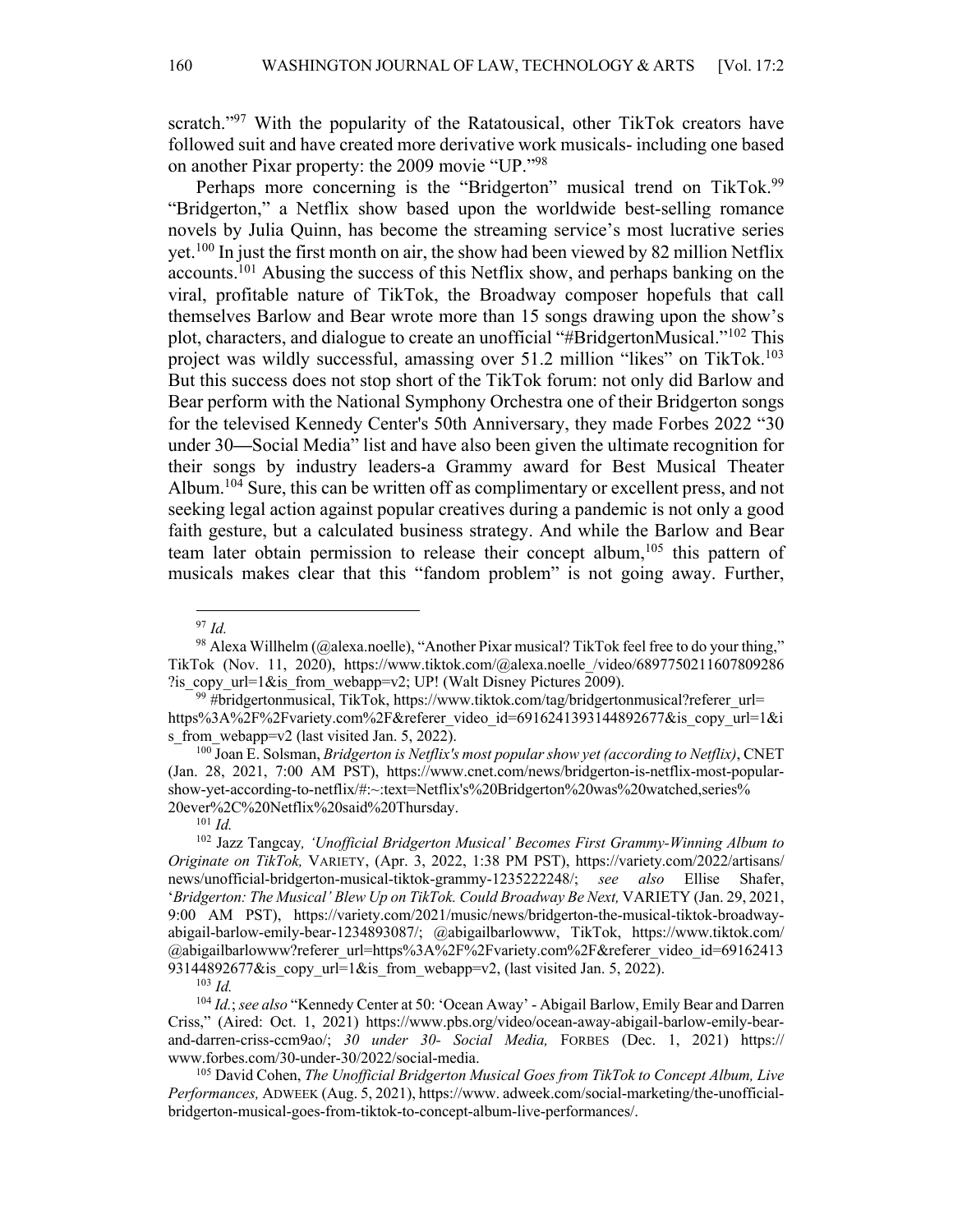Disney's acquiesce regarding the production of the "Ratatousical" undoubtedly set a dangerous precedent and sent a dangerous message to those with no legal knowledge: that not only will unlicensed derivative works go unchallenged by media giants, but they will be lauded and critically acclaimed. So, while copyright scholars have been disparaged for "bemoaning the scope of copyright protection,"<sup>106</sup> there remains no clear guidance on whether copyright protection will be expanded or narrowed. Further, when addressing this trend in remix culture, the only tool to navigate this issue is a fair use inquiry **—**an analysis that is antiquated in the face of evolving technology. Thus, for Act 2 of this paper, we must examine the foreseeable ways the "Ratatousical" could be attacked or defended under current copyright law, holding it as an example, or perhaps a cautionary tale, for other IP owners.

## II. ACT TWO: CROSSING THE THRESHOLD INTO THE COPYRIGHT TWILIGHT ZONE

#### *A. Scene 1: The Cause of Action*

Assuming for this exercise that Disney did not grant permission for the "Ratatousical" production, there would be a clear cause of action for copyright infringement.<sup>107</sup> To make a prima facie case of copyright liability, the copyright holder must prove "ownership of a valid copyright, and ... copying of constituent elements of the work that are original."<sup>108</sup> There is no factual dispute regarding Disney's ownership of the film "Ratatouille." Turning to copying, it becomes actionable "by showing that the second work bears a 'substantial similarity' to protected expression in the earlier work."109

Substantial similarity "requires that the copying [be] quantitatively *and* qualitatively sufficient to support the legal conclusion that infringement (*actionable* copying) has occurred."110 Thus, to support a finding of substantial similarity between the "Ratatousical" and "Ratatouille," there must be

<sup>106</sup> *Gone with the Wind Done Gone: "Re-Writing" and Fair Use*, 115 HARV. L. REV. 1193 (2002).

 $107$  To be clear, this is a hypothetical exercise. Ultimately, Disney did "free up the rights" to perform the limited run benefit concert, but to reiterate, this acquiescence may have mistakenly made a broader statement to the general public (read: people with no legal knowledge) that unlicensed derivative works are fair game and can be profitable for them, when in truth, the following analysis is how the court would likely handle this situation. ("Tom Schumacher, the president of Disney Theatricals… 'Tom said, "That's a good idea. I think Disney can free up the rights … let's try to do it. I'll clear the path."' The key seems to have been its brief engagement (it will be online only for 72 hours after its debut) and the focus on the Fund."); *see*  https://www.vulture.com/2020/12/how-ratatouille-the-tiktok-musical-came-to-be.html.

<sup>108</sup> Feist Publications, Inc. v. Rural Telephone Service Co*.,* 499 U.S. 340, 111 S.Ct. 1282, 1296, 113 L.Ed.2d 358 (1991).

<sup>109</sup> *Castle Rock,* 150 F.3d at 137 (citing *Repp v. Webber,* 132 F.3d 882, 889 (2d Cir. 1997)); *see* Ringgold v. Black Entm't Television, Inc., 126 F.3d 70, 74-75 (2d Cir. 1997) (explaining the distinction between actionable copying and factual copying); Melville B. Nimmer & David Nimmer, *Nimmer on Copyright* § 13.03[A] (2007).

<sup>110</sup> *Castle Rock* at 138 (citing Ringgold v. Black Entertainment Television, Inc., 126 F.3d 70, 75 (2d Cir.1997)).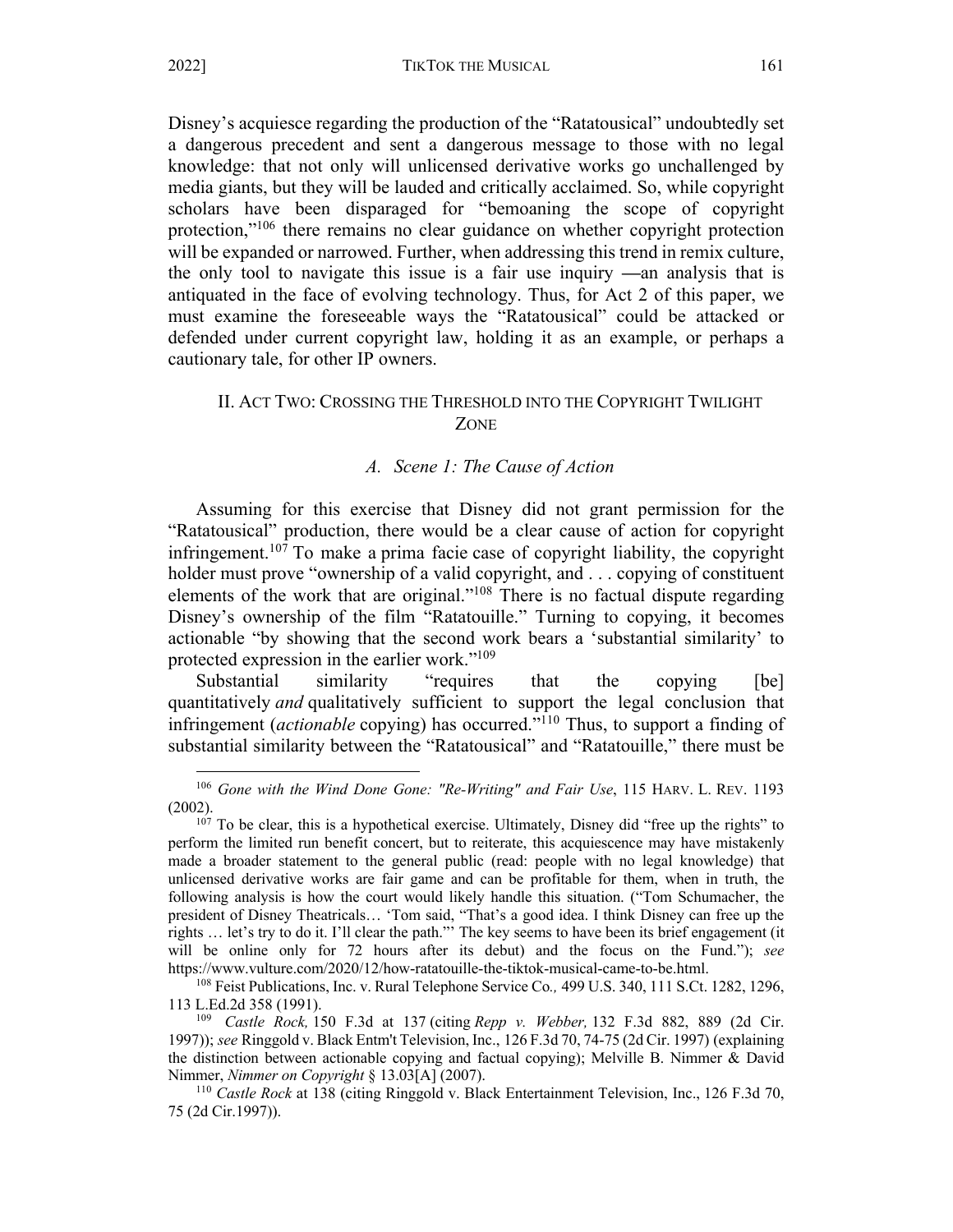direct evidence of qualitative and quantitative copying.

Qualitatively, the "Ratatousical" draws its content from the creative, original expression found in "Ratatouille." Each song and scene in the "Ratatousical" centers around attributes and traits of characters created for the movie. For example, the notorious food critic Anton Ego is instantly recognizable in the "Ratatousical" as the character from "Ratatouille." In both instances he appears as a gray-haired man with a superiority complex and dons a signature dark jacket and reddish scarf. Further, the musical's climax is the same as the movie: Ego enjoys a plate of ratatouille so much it triggers a flashback to his childhood, thanks the chef (Remy), and, even though it was food prepared by a rat, Ego gives a great review. Lines of this seminal review are quantitatively copied and are the same save for one word (From "Ratatouille:" "It is difficult to imagine more humble origins than those of the genius now cooking at Gusteau's, who is, in this critic's opinion, *nothing less*  than the finest chef in France;" From the "Ratatousical:" "It is difficult to imagine more humble origins than those of the genius now cooking at Gusteau's, who is, in this critic's opinion, *no* less than the finest chef in France."). This example is only one of many, and this direct evidence of large quantities of verbatim quotations, paraphrased dialogue, plot details, and named characters from the original movie make clear that the "Ratatousical" is substantially similar to "Ratatouille."

While there is clear copying, should the underlying copyrightability of the original film's characters be questioned, the court can apply two different tests for affirming that the characters deserve copyright protection: *Towle* and *Warner Brothers*. <sup>111</sup> Under either test, "Ratatouille's" titular character Remy is entitled to copyright protection. Copyright protection has been extended since the 1950s for characters—both literary and graphic—that constitute "the story being told" in a work.112 In *Warner Bros. Pictures, Inc. v. Columbia Broadcasting*, the court created the seminal "story being told test."113 Under this test, a character is not copyrightable where "the character is only the chessman in the game of telling the story."<sup>114</sup> This is a "high bar" because "few characters so dominate the story such that it becomes essentially a character study."115 But unlike *The Maltese Falcon*'s main character Sam Spade, a detective whose purpose is to facilitate the solving of a crime, the plot of the movie "Ratatouille" is essentially a character study of Remy as he goes on a personal journey to achieve his dream of being a Parisian Chef.

<sup>111</sup> "*Warner Brothers and Towle* are two different tests for character copyrightability." Daniels v. Walt Disney Co., 958 F.3d 767 (9th Cir. 2020), *cert. denied sub nom.* Moodsters Co. v. Walt Disney Co., No. 20-132, 2021 WL 78089 (U.S. Jan. 11, 2021) citing Rice v. Fox Broad. Co., 330 F.3d 1170, 1175–76 (9th Cir. 2003), *overruled by* Skidmore as Tr. for Randy Craig Wolfe Tr. v. Led Zeppelin, 952 F.3d 1051 (9th Cir. 2020) ("characters that are 'especially distinctive' *or* the 'story being told' receive protection apart from the copyrighted work" (emphasis added)).

<sup>112</sup> Warner Bros. Pictures v. Columbia Broad. Sys*.,* 216 F.2d 945, 950 (9th Cir. 1954); Halicki Films, LLC v. Sanderson Sales & Mktg., 547 F.3d 1213, 1224 (9th *Cir.* 2008); *see also Rice,* 330 F.3d at 1175 113 Daniels v. Walt Disney Co*.*, 958 F.3d 767 (9th Cir. 2020), *cert. denied sub nom.* Moodsters

Co. v. Walt Disney Co., No. 20-132, 2021 WL 78089 (U.S. Jan. 11, 2021) citing Warner Bros. Pictures v. Columbia Broad. Sys., 216 F.2d 945, 950 (9th Cir. 1954).

<sup>114</sup> *Warner Bros. Pictures*, 216 F.2d at 950.

<sup>115</sup> *Daniels* at 774.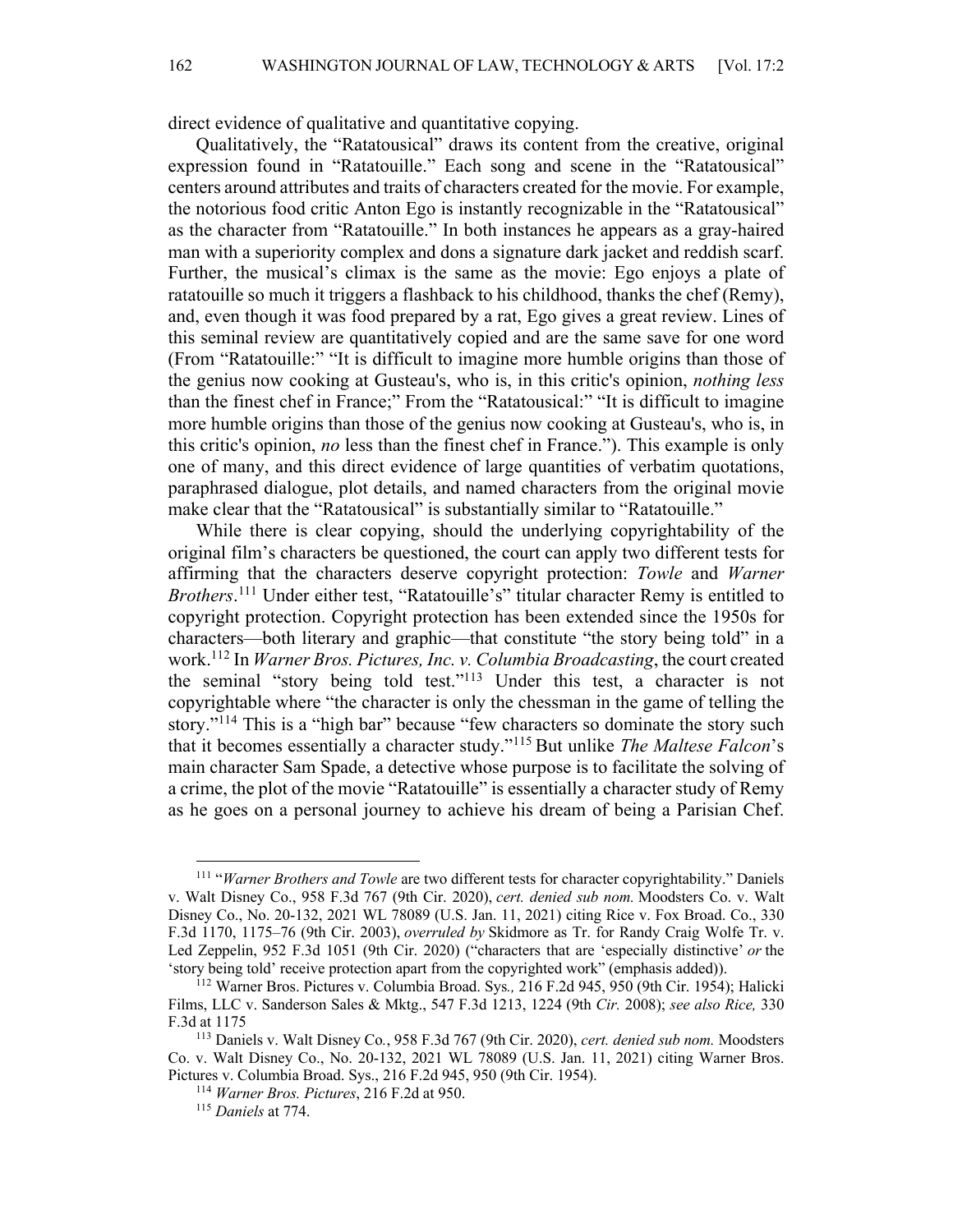Remy is no mere "chessman;" the study of his character is the story, and thus and would be afforded copyright protection under this test.

The merits of this case are also supported under the second test promulgated by *DC Comics v. Towle*. In that case, the court employed a three-part test to determine whether a character in a comic book, television program, or motion picture is entitled to copyright protection.<sup>116</sup> A character like Remy is entitled to copyright protection if (1) the character possesses "physical as well as conceptual qualities," (2) is "sufficiently delineated to be recognizable as the same character whenever it appears" and "display[s] consistent, identifiable character traits and attributes," and (3) the character is "especially distinctive" and "contains some unique elements of expression."117 Applying the first prong of the analysis, Remy, as well as other "Ratatouille" characters seen in the "Ratatousical," have appeared graphically in books,  $118$  theme park rides, and in motion pictures.  $119$  Thus, Remy has "physical as well as conceptual qualities," and is thus not a mere literary character and passes the first prong.120 Second, like the Batmobile, Remy has "consistent . . . character traits and attributes."121 Whether appearing as the original movie's anthropomorphic, animated rat voiced by Patton Oswalt or appearing in the human form of Tituss Burgess for the "Ratatousical," no matter the physical appearance, Remy is still recognizable as "the sophisticated rat who loves fine food."122 The second prong of character analysis is satisfied. Third, Remy is "especially distinctive" and "contains unique elements of expression."123 Remy is not "merely a stock character"; he is the main character of a box-office hit, passing the test's third prong.124 Thus, applying *Towle*'s three-part test, we conclude unquestionably that Remy is a character that qualifies for copyright protection.

With this finding of substantial similarity and protected character copyrightability, and considering Disney is in the business of creating and marketing motion pictures and related goods, as seen through the creation of rides,  $^{125}$  books,  $^{126}$  and musicals,  $^{127}$  the film "Ratatouille" would be no exception. Thus, Disney can establish a prima facie case of infringement.

<sup>116</sup> DC Comics v. Towle, 802 F.3d 1012, 1022 (9th Cir. 2015).

<sup>&</sup>lt;sup>117</sup> *Id.* at 1021.<br><sup>118</sup> Kitty Richards, RATATOUILLE: THE JUNIOR NOVELIZATION (RH/Disney, 2007).

<sup>&</sup>lt;sup>119</sup> ALL ABOUT EPCOT'S REMY'S RATATOUILLE RIDE (COMING 2021), Mouse Hacking (Nov. 17, 2020). https://www.mousehacking.com/blog/remys-ratatouille-adventure. 120 Walt Disney Prods. v. Air Pirates, 581 F.2d 751, 755 (9th Cir. 1978).

<sup>121</sup> *DC Comics* at 1021.

<sup>122</sup> Kim Lyons, *TikTok's one-night Ratatouille musical will star some of Broadway's biggest names,* THE VERGE (Dec. 28, 2020, 4:39 PM EST), https://www.theverge.com /2020/12/28/22203490/ratatouille-tiktok-musical-tituss-burgess-adam-lambert-wayne-brady-pixardisney.<br><sup>123</sup> *DC Comics* at 1022.<br><sup>124</sup> *Id.*<br><sup>125</sup> *Supra* note 67.

<sup>&</sup>lt;sup>126</sup> Matt Shope, *Book Review: Little Golden Books: Star Wars: We Are the Resistance*,

FANTHA TRACKS (Oct. 24, 2019), https://www.fanthatracks.com/reviews/book-review-littlegolden-books-star-wars-we-are-the-resistance/.

<sup>127</sup> Debbie Emery, *'Frozen' Musical Is Headed to Broadway,* The Hollywood Reporter (Jan. 13, 2014, 6:18 PM PST), https://www.hollywoodreporter.com/news/frozen-musical-is-headedbroadway-670651.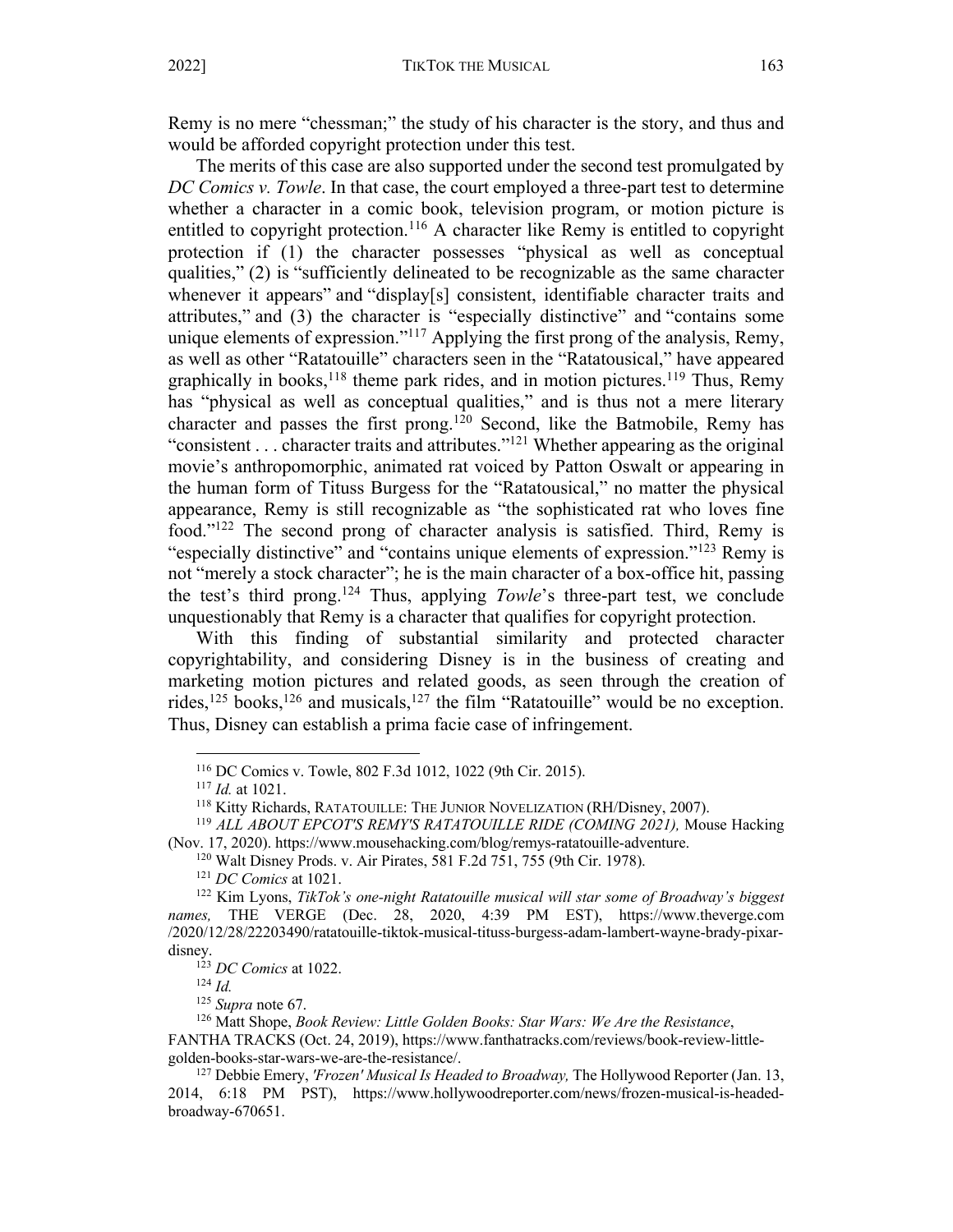#### *B. Scene 2: The Creator's Fair Use Defense*

With a strong prima facie case for copyright infringement established, if faced with litigation, the creators of the "Ratatousical" would turn to the previously discussed affirmative defense of fair use for their derivative work. Using the fourfactor test, while assuming the *Campbell* lens that prioritizes the first and fourth factor while weighing context, the "Ratatousical" may have an uphill battle to be found to be a fair use. $128$ 

#### 1. Factor One: Purpose and Character of the Use

Factor 1 of the fair use doctrine examines "the purpose and character of the use, including whether such use is of a commercial nature or is for nonprofit educational purposes."129 Specifically, the court asks whether the new work supplants the original creation "or instead adds something new, with a further purpose or different character, altering the first with new expression, meaning, or message; it asks … whether and to what extent the new work is 'transformative.'"The fair use doctrine seeks to protect a derivative work when it "contributes to the enrichment of society."<sup>130</sup> Courts have found a "transformative purpose both where the defendant combines copyrighted expression with original expression to produce a new creative work… and where the defendant uses a copyrighted work in a different context to serve a different function than the original."<sup>131</sup>

Similar to the *Suntrust* case*,* the "issue of transformation is a double-edged sword."<sup>132</sup> On one hand, the new songs from the "Ratatousical" could add *"*expression, meaning, [and a] message" to the original "Ratatouille" plot by adding character development not seen in non-musical style productions. For example, in the "Ratatousical," the characters Colette and Mabel both received their own songs, taking on new importance and adding new perspectives not originally in the story. That said, the success of the "Ratatousical" story depended "heavily on copyrighted elements appropriated from [the original source material] to carry its own plot forward."133 So, at best, the purpose of the "Ratatousical's " use of the "Ratatouille" plot and characters is minimally transformative. Presumably, Disney created the "Ratatouille" movie "for the expressive purpose of telling an entertaining and thought-provoking story"134 through animation, centering on the character Remy. The "Ratatousical" was not an animated movie but a concert, and thus a different

<sup>&</sup>lt;sup>128</sup> Campbell v. Acuff-Rose Music, Inc., 510 U.S. 569, 579 (1994) ("The more transformative the … work, the less will be the significance of other factors … that may weigh against a finding of fair use"); *see also Warner Bros.,* at 1176. ("context is everything").

<sup>129</sup> 17 U.S.C.A. § 107(1) (West).

<sup>130</sup> *Id.* 

<sup>131</sup> *Warner Bros. Entm't Inc.,* at 541; *see, e.g., Campbell,* 510 U.S. at 578-79, 114 S.Ct. 1164; *Blanch,* 467 F.3d at 251; Suntrust Bank v. Houghton Mifflin Co., *2*68 F.3d 1257 (11th Cir. 2001); Castle Rock, 150 F.3d at 141-42; Perfect 10, Inc. v. Amazon.com, Inc., 508 F.3d 1146 (9th Cir. 2007); Bill Graham Archives v. Dorling Kindersley Ltd., 448 F.3d 605 (2d Cir. 2006).

<sup>132</sup> Suntrust Bank v. Houghton Mifflin Co., 268 F.3d 1257, 1269 (11th Cir. 2001).

<sup>133</sup> *Id.* 

<sup>134</sup> *Warner Bros. Entm't Inc*., at 541.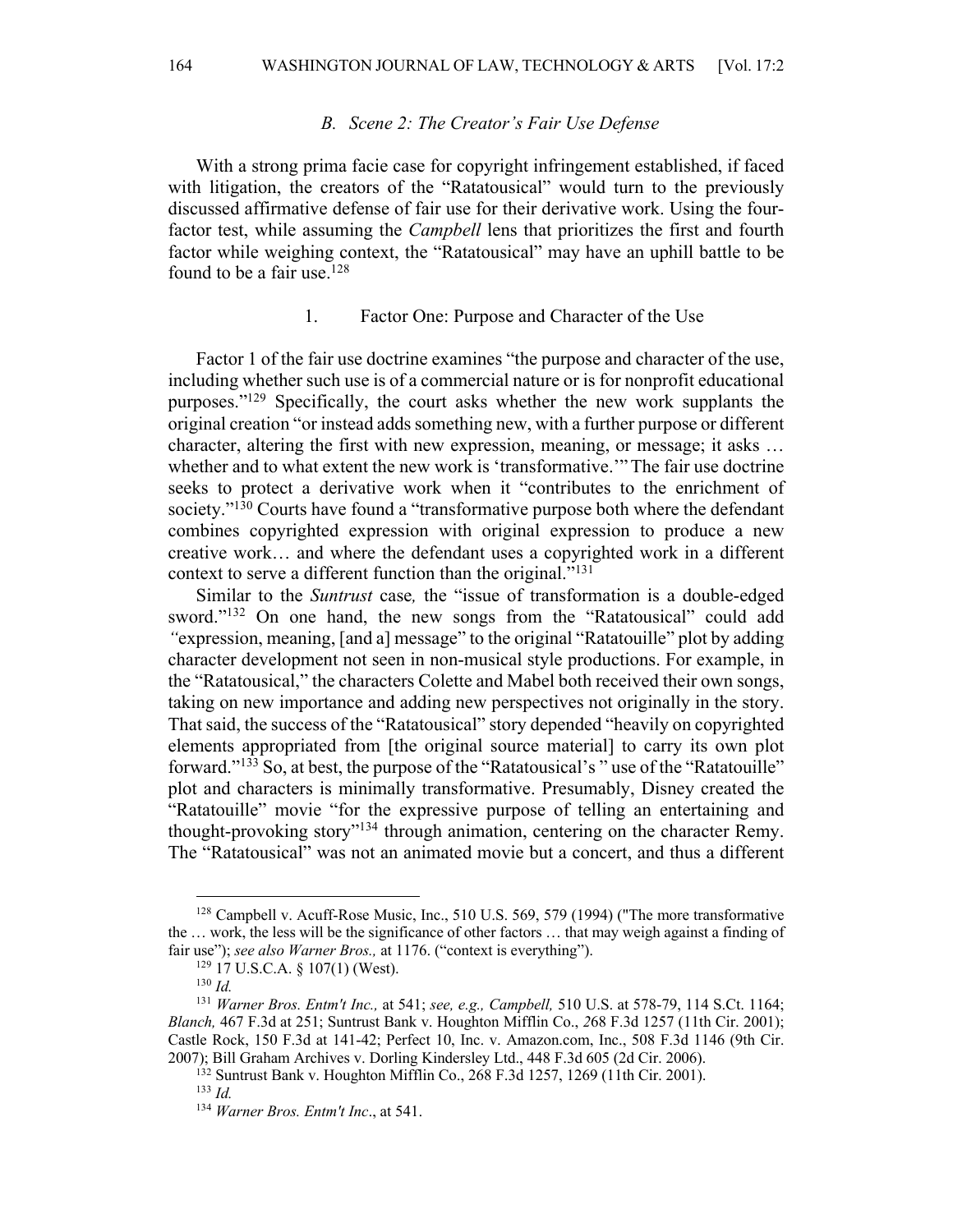type of creative work, still centered on Remy. The most favorable aspect of the "Ratatousical" under this factor was that the concert was performed for the purpose of supporting out-of-work actors during the time of the COVID-19 pandemic.<sup>135</sup> Further to this point, the "Ratatousical" provided an outlet for creators during a national theatrical shut down and raised a record-breaking total of \$2 million for The Actors Fund, making it the most successful fundraiser in the organization's history.<sup>136</sup>

While it still served an entertainment purpose similar to the original, the "Ratatousical" is at least minimally transformative when compared to "Ratatouille." This is because the TikTok musical transposed the story into a different type of creative work and, more importantly, served the purpose of benefiting charity. Therefore, based on these facts, this first factor could weigh towards the "Ratatousical's" fair use.

#### 2. Factor Two: Nature of the Copyrighted Work

The second statutory factor examines "the nature of the copyrighted work."<sup>137</sup> This limiting factor "calls for recognition that some works are closer to the core of intended copyright protection than others, with the consequence that fair use is more difficult to establish when the former works are copied."<sup>138</sup> Further, the "scope of fair use is somewhat narrower with respect to fictional works … than to factual works."139 This is because the law recognizes a "greater need to disseminate factual works." <sup>140</sup> Consequently, the "second factor favor[s] . . . creative and fictional work."141

Compared to other factors, the work's nature "may be of less (or even of no) importance when assessed in the context of certain transformative uses" such as parody.142 Nevertheless, the "fictional nature of the copyrighted work remains significant," and as the "Ratatousical" does not disseminate any new, important facts to the public, the court would weigh this factor in favor of the original copyright owner: Disney.

#### 3. Factor Three: Amount and Substantiality of the Use

The third factor of the fair use doctrine examines "the amount and substantiality of the portion used in relation to the copyrighted work as a whole.<sup> $143$ </sup> This factor

<sup>&</sup>lt;sup>135</sup> *Supra* note 8.<br><sup>136</sup> *Supra* note 8.<br><sup>137</sup> 17 U.S.C.A. § 107(2) (West).<br><sup>138</sup> *Campbell*, 510 U.S. at 586.

<sup>&</sup>lt;sup>139</sup> *Castle Rock*, 150 F.3d at 143.

<sup>&</sup>lt;sup>140</sup> Harper & Row Publishers, Inc. v. Nation Enterprises, 471 U.S. 539, 105 S. Ct. 2218, 85 L. Ed. 2d 588, 563 (1985).

<sup>141</sup> Twin Peaks Prods., Inc. v. Publications Int'l, Ltd., 996 F.2d 1366, 1376 (2d Cir. 1993).

<sup>142</sup> *Castle Rock* 150 F.3d at 144 (citing *Campbell,* 510 U.S. at 586 ("creative nature of original 'Pretty Woman' song 'not much help' to fair use analysis 'since parodies almost invariably copy ... expressive works"")).<br> $^{143}$  17 U.S.C.A. § 107(3) (West).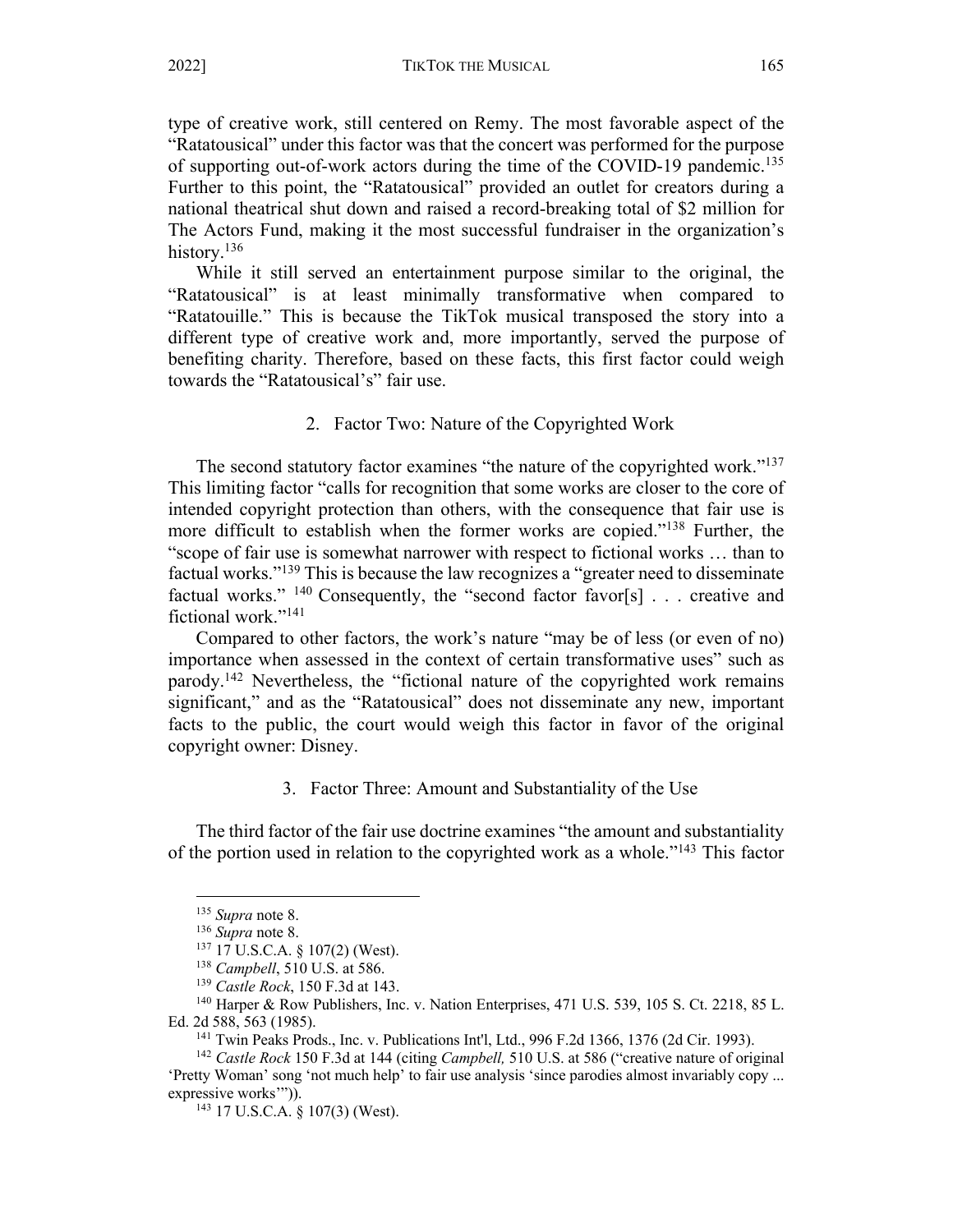is not as significant as Factor One and Four, and "the extent of permissible copying varies with the purpose and character of the use."<sup>144</sup> To determine fair use under Factor 3, the court examines the "quantitative amount and qualitative value of the original work used in relation to the justification for that use."145 If the alleged infringer uses only what is necessary for their use, once again weighing context, then "this factor will not weigh against him or her."<sup>146</sup>

Similar to *Warner Bros. Entertainment Inc. v. RDR Books*, "[d]etermining how much copying of fictional facts and plot elements from the [original work] is reasonably necessary to create [a permissible derivative work] presents a difficult task." Many successful Broadway musicals, such as Beetlejuice, Wicked, Frozen, and The Phantom of the Opera, are based on creative works originally existing in other mediums. In each of those examples, significant copying (and licensing) occurred, and was necessary. The "Ratatousical" is no different, and yet appropriated a substantial portion of the protected elements of "Ratatouille" without prior permission. Characters, plot, design, and dialogue from the original "Ratatouille" are all used in the "Ratatousical."147 But since the musical is not providing commentary nor serving a parody purpose, and only relying on an industry standard of licensed copying, the court would weigh this factor in favor of Disney in the case of an unlicensed "Ratatousical."148

#### 4. Factor Four: Market Harm

The fourth factor of the fair use doctrine examines "the effect of the use upon the potential market for or value of the copyrighted work."149 The Supreme Court declared that the fourth element is "the single most important element of fair use."<sup>150</sup> This is because when a work is no longer exclusively controlled by the copyright holder, there is a "'substantially adverse impact on the potential market' for the original."151 This means that courts must consider harm to "not only the primary market for the copyrighted work, but the current and potential market for derivative works" as well.<sup>152</sup> Thus, the fourth factor limits copying to that which does not materially impair the potential marketability, future and present, of that which is copied.<sup>153</sup>

In the *Twin Peaks* case, the fourth factor was found to favor the alleged infringer because the infringing work had "filled a market niche that the plaintiff simply had

<sup>144</sup> *Campbell,* 510 U.S. at 1175.

<sup>145</sup> *Seltzer*, 725 F.3d at 1178.

<sup>146</sup> *Kelly*, 336 F.3d at 821.

<sup>&</sup>lt;sup>147</sup> RATATOUILLE: THE TIKTOK MUSICAL (Seaview Productions Holdings, 2021).

<sup>148</sup> *Perfect 10,* 508 F.3d at 1167-68; *Bill Graham Archives,* 448 F.3d at 613; Nunez v. Caribbean Int'l News Corp., 235 F.3d 18, 24 (1st Cir. 2000).

<sup>149</sup> 17 U.S.C.A. § 107(4) (West).

<sup>150</sup> *Harper*, 471 U.S. at 566.

<sup>151</sup> *Campbell*, 510 at 590 (quoting 3 M. Nimmer & D. Nimmer, *Nimmer on Copyright* (1993)).

<sup>152</sup> *Twin Peaks,* 996 F.2d at 1377 (finding that fourth factor favored plaintiff where book about television series "may interfere with the primary market for the copyrighted works and almost certainly interferes with legitimate markets for derivative works"); *see also* Harper & Row, 471 U.S. at 568, 105 S.Ct. 2218.

<sup>153</sup> *See generally Harper*, 471 U.S. at 566.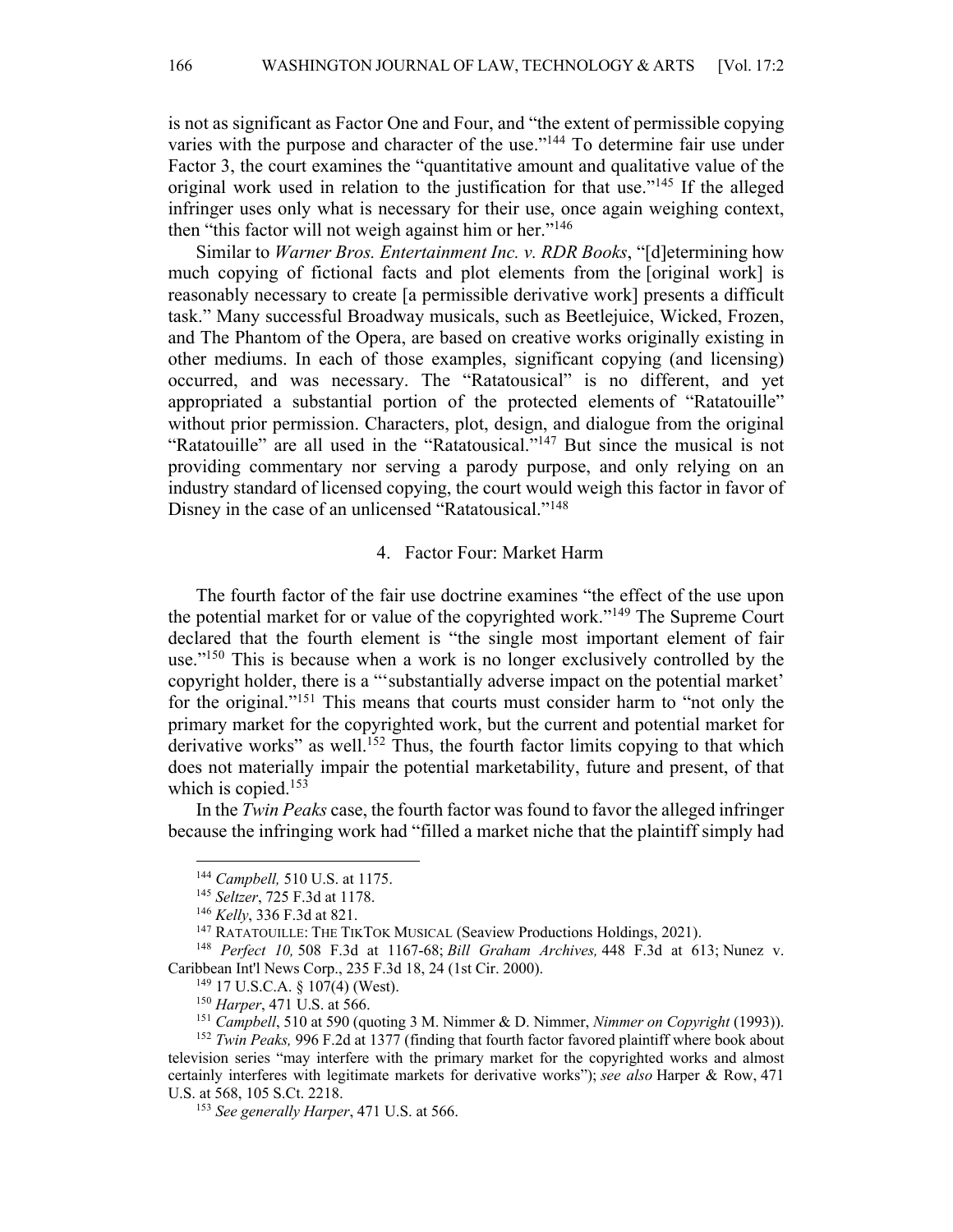no interest in occupying."154 The court did note however, that it is a "safe generalization" that copyright holders often "wish to continue to sell the copyrighted work and may also wish to prepare or license such derivative works."155 So, while an animated movie is not the same as a musical performed live, it can certainly interfere "with legitimate markets for derivative works."<sup>156</sup> Just as in *Twin Peaks,* it is possible a person who had never seen the original "Ratatouille" may find the "Ratatousical" an "adequate substitute."157 Significantly, in the derivative market for musicals, Disney has produced seventeen theatrical productions based on intellectual property they own, and even have an entire section of their company, Disney Theatrical Productions, devoted to live performance musicals.158 Though the "Ratatousical" creators could correctly argue that "works like theirs provide helpful publicity and thereby tend to confer an economic benefit on the copyright holder," an unlicensed musical directly competes in markets in which Disney has a legitimate interest.<sup>159</sup> Further, even if Disney seemingly disavowed any intention of creating a Ratatouille musical,<sup>160</sup> this does not lessen the need to assess the impact of another creator putting forth a "Ratatouille" musical on the market.<sup>161</sup> Thus, because Disney is clearly in the market of creating musicals, regardless of the fact that the "Ratatousical" was a nonprofit production, the fourth factor must at least slightly favor Disney.

## *C. Scene 3: The Implications of a Fair Use Finding*

While three of the four fair use factors at least slightly favor Disney, due to how highly courts regard the "nonprofit character of an activity," an unlicensed "Ratatousical" production could still be found to be a fair use.<sup>162</sup> Furthermore, when a derivative work is found to be a fair use, a new copyright is confirmed, and this derivative work is afforded all the protections of copyright law.<sup>163</sup>

Therein lies the danger: if an unlicensed "Ratatousical" is found to be a fair use and afforded the protections of copyright law, a subsequent Disney production of a "Ratatouille" musical, drawing upon the same characters, structure, and style, could be found to be infringing on "Ratatousical." And this is no remote fear: lawsuits have been filed, and won, for the similarity of 8-notes in musical composition, the

<sup>154</sup> *Twin Peaks,* 996 F.2d at 1377. 155 *Id.*

<sup>156</sup> *Id.* 

<sup>&</sup>lt;sup>157</sup> *Id.*; *See also* Wainwright Securities, Inc. v. Wall Street Transcript Corp., 558 F.2d 91, 96 (2d Cir.1977) (defendant's abstracts filled demand for plaintiff's financial reports).

<sup>&</sup>lt;sup>158</sup> Disney Theatrical Productions, PLAYBILL, https://www.playbill.com /person/disneytheatrical-productions-vault-0000013975.

<sup>&</sup>lt;sup>159</sup> See Twin Peaks, 996 F.2d at 1377.<br><sup>160</sup> Note, Disney did seemingly disavow their intentions. See note 85.<br><sup>161</sup> See Salinger v. Colting, 641 F. Supp. 2d 250, 263 (S.D.N.Y. 2009), *vacated*, 607 F.3d 68 (2d Cir. 2010).

<sup>162</sup> *See* Sony Corp. of Am. v. Universal City Studios, Inc., 464 U.S. 417, 450 (1984) (*quoting*  H.R. Rep. No. 94–1476, at 66 (U.S. Code Cong. & Admin. News 1976, at 5679).

<sup>163</sup> *See* Suntrust Bank v. Houghton Mifflin Co., 268 F.3d 1257 (11th Cir. 2001); *see also* Cariou v. Prince, 714 F.3d 694 (2d Cir. 2013).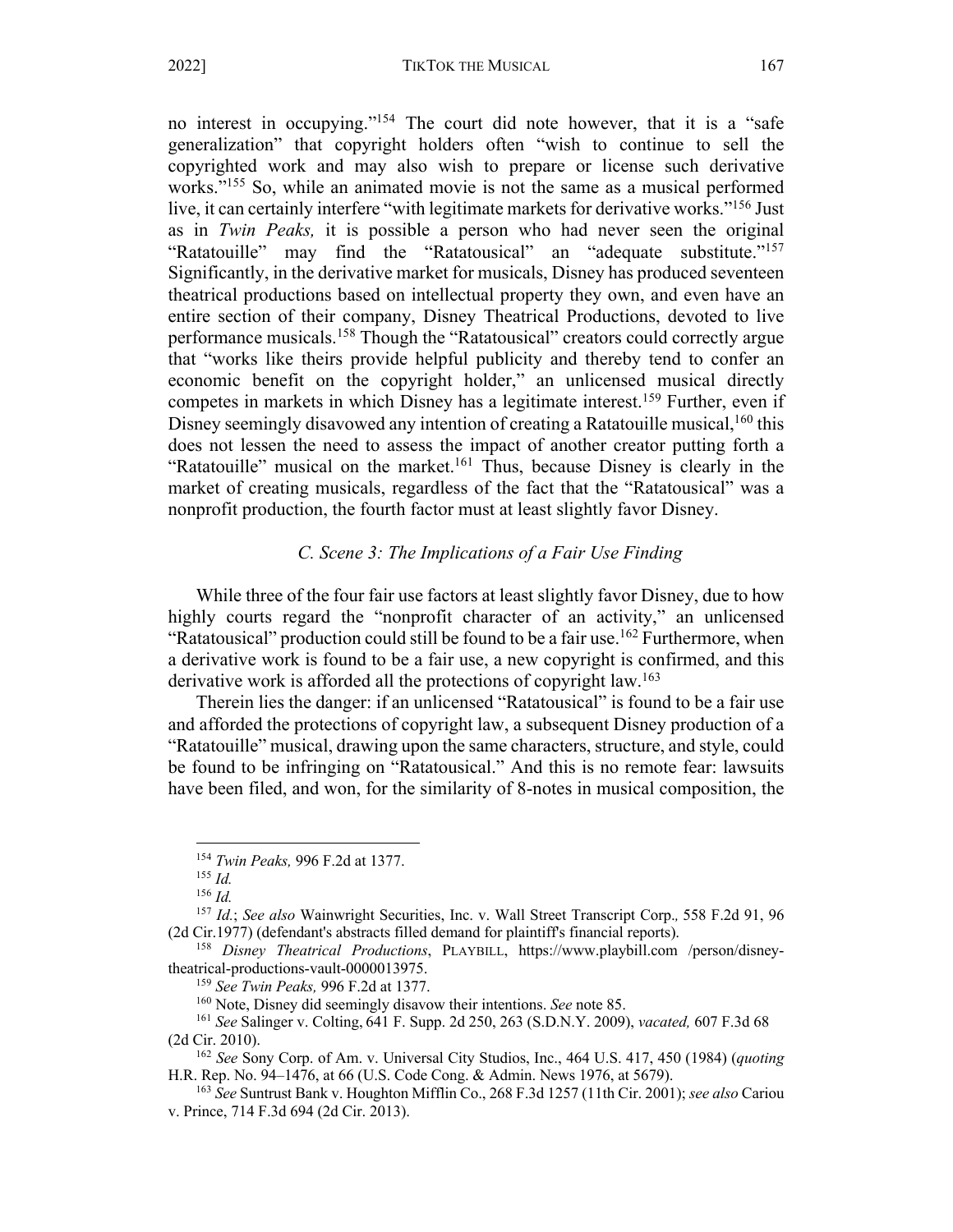use of 29 seconds of a song, and infringement upon a musical style.<sup>164</sup> Consequently, if a substantially similar derivative work that copies characters, plot, dialogue, and design, is found to be a protected fair use, the creators of the derivative work can effectively appropriate a copyright before its term of protection expires. This runs afoul of the foundations of copyright law that secures protection "for limited times to authors and inventors the exclusive right to their respective writings and discoveries" to "promote Progress of Science and useful Arts."<sup>165</sup> Thus, it is clear that current copyright law is no longer serving its foundational purpose, and the law must now reckon with this lest "copyright protection" becomes a misnomer.

## III. ACT THREE: THE FAILURES OF THE PREVAILING ANALYSIS, OR THE FUTURE OF COPYRIGHT LAW

#### *A. Scene 1: How TikTok Complicates Things*

While TikTok has been the center of legal controversy due to privacy concerns,166 the "Ratatousical" and trends in TikTok musicals now make clear that the legal complications the app poses must continue to be viewed through a lens of copyright law.

Many videos posted to TikTok easily fall under the safeguard of fair use, being posted for the purpose of "criticism, comment, news reporting, teaching, scholarship, or research."<sup>167</sup> While the exercise in determining fair use for the hypothetically unlicensed "Ratatousical" exposed the issues regarding a fair use determination for fan works falling outside clear use parameters, this exercise is not without weaknesses. Ultimately, the "Ratatousical" left the platform and became a production that, if an infringement claim were brought against it, would likely be safeguarded under Factor One of a fair use defense because of its charitable purpose. However, the final production pulled only a few songs, dances, and designs from a few creators, sweeping under the rug the thousands of other creators that created derivative works without the permission of Disney. Most, if not all, of these videos remain online and continue to be eligible to earn money from the Creators Fund.168 But is that not contrary to fair use? Without the charitable purpose, the fair use defense for the "Ratatousical" is sunk. As a further complication, not all of these creators reside in America and are thus not bound by American copyright law.

<sup>164</sup> *See, e.g.*, Gray v. Perry, No. 215CV05642CASJCX, 2020 WL 1275136 (C.D. Cal. Mar. 16, 2020), *opinion amended and superseded,* No. 215CV05642CASJCX, 2020 WL 1275221 (C.D. Cal. Mar. 16, 2020); Lenz v. Universal Music Corp*.*, 815 F.3d 1145 (9th Cir. 2016); Lenz v. Universal Music Corp., 815 F.3d 1145 (9th Cir. 2016) (Smith, J., concurring in part and dissenting in part).<br><sup>165</sup> U.S. CONST. art. 1, § 8, cl. 8.

<sup>166</sup> Bobby Allen, *Class-Action Lawsuit Claims TikTok Steals Kids' Data And Sends It To China,*  NPR (August 4, 2020, 1:39 PM EST), https://www.npr.org/2020/08/04/898836158/class-actionlawsuit-claims-tiktok-steals-kids-data-and-sends-it-to-china.

<sup>167</sup> 17 U.S.C.A. § 107 (West). 168 *Supra* note 56.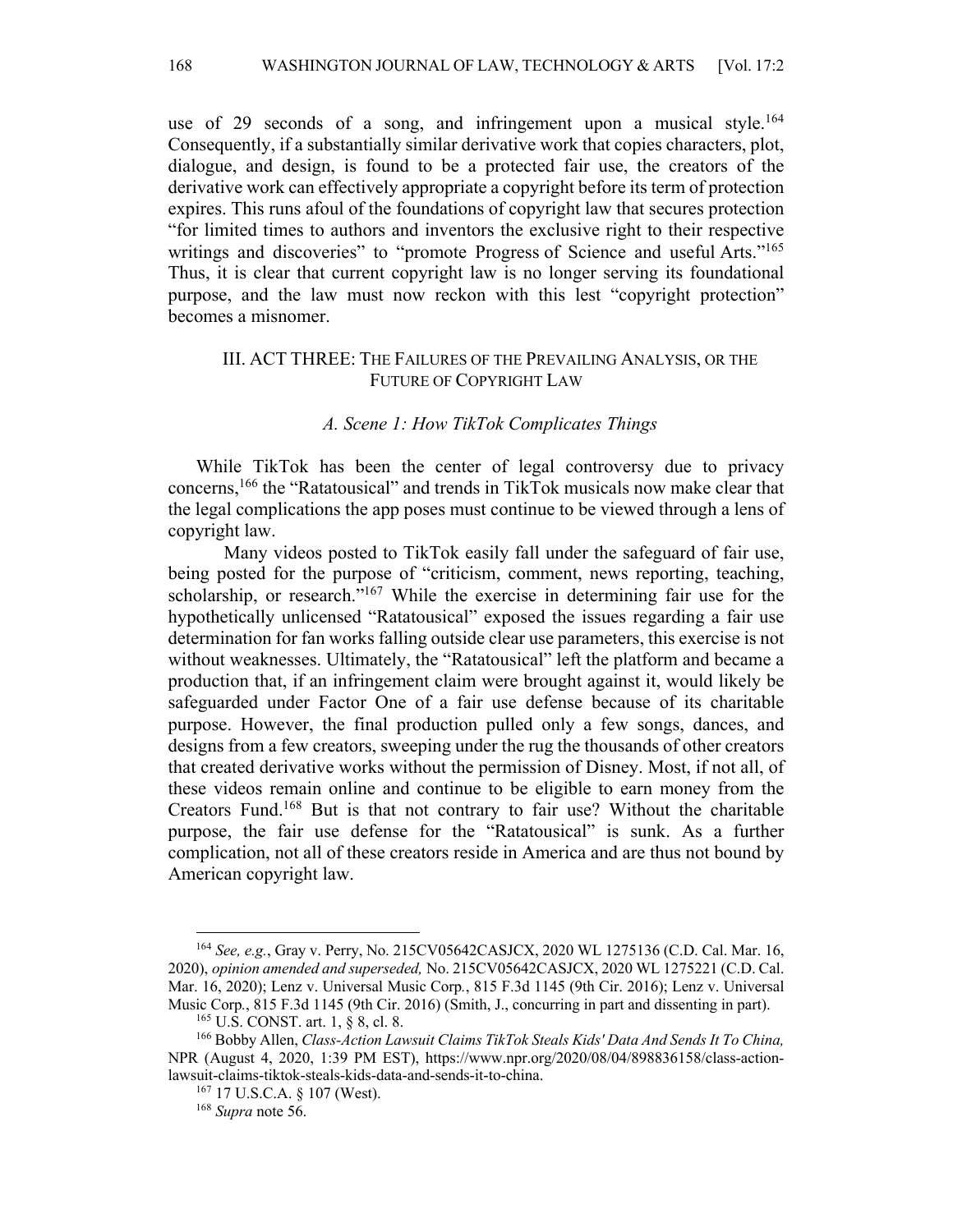Perhaps looking towards the creators is a false lead; according to the TikTok user agreement, even if a creator is paid, when original work is posted on TikTok many exclusive rights are licensed to the app.<sup>169</sup> This means that TikTok is responsible for these possibly infringing works. However, TikTok is incorporated in the Cayman Islands and is not bound by American copyright law. So, what are American copyright holders to do if their work becomes the next trend? What are they to do if an American creator or TikTok itself uses their copyrighted work for profit? Is there nothing to do if their copyright is appropriated? Is litigation the only way to get a remedy? It is clear that America's current copyright protections are not sophisticated enough to address the modern copyright issues posed by new technology, nor is the law able to keep up with the speed of current technical and creative progress. TikTok and its trends have exposed this gaping hole in copyright protection.

## *B. Scene 2: The Door that Cannot Be Closed*

Between incongruous corporate responses, current precedent and statutory schemes, and the challenges of advancing technologies and creative outlets, the parameters of what constitutes a legal "fair use" is increasingly opaque. As seen with the "Ratatousical" case study, due to the viral, interactive nature of new creative platforms, companies are quick to "hop on trend" and then twist the trend in a way that promotes their image.<sup>170</sup> This has sent a false message to consumers that they need not ask permission from original creators and the holders of a copyright to create derivative works; rather, consumers need only seek approval from the court of public opinion.<sup>171</sup> The approach seems to be "Success first, permission later."172 And in this quick effort to monetize, media giants have backed themselves into a corner of allowing unfettered derivative works, a trend that will harm not only themselves, but also smaller creator. So, for the everyday consumer that does not go viral, that does not possess the acumen or funds to broker a licensing deal, nor realized that the only way to confirm that a work is a fair use is through litigation, their creative joy could quickly turn to legal sorrow as large copyright holders attempt to reverse this movement and reclaim their intellectual property. Meanwhile, smaller creators are left without the power to litigate to

<sup>&</sup>lt;sup>169</sup> "By submitting User Content via the Services, you hereby grant (i) to [TikTok] ... an unconditional irrevocable, non-exclusive, royalty-free, fully transferable …perpetual worldwide license to use, modify, adapt, reproduce, make derivative works of… your User Content in any format and on any platform." *Terms of Service*, TikTok, https://www.tiktok.com/legal/terms-ofuse?lang=en (last visited Jan. 4, 2022). 170 Kat Vaugh, *TikTok is Taking Over the World— Here's How Brands + Businesses are* 

*Hopping Onboard,* METTER MEDIA (April 28, 2020), https://www.mettermedia.com/tiktok-istaking-over-the-world-heres-how-brands-businesses-are-hopping-onboard/.

<sup>&</sup>lt;sup>171</sup> After all, a "single Tweet has the power to plummet share prices." Kian Bakhtiari, *Why Brands Need To Pay Attention To Cancel Culture,* FORBES (Sep. 29, 2020), https:// www.forbes.com/sites/kianbakhtiari/2020/09/29/why-brands-need-to-pay-attention-to-cancelculture/?sh=fafcc59645e8.

<sup>172</sup> Remember the Unofficial Bridgerton Musical? *Supra* note 102.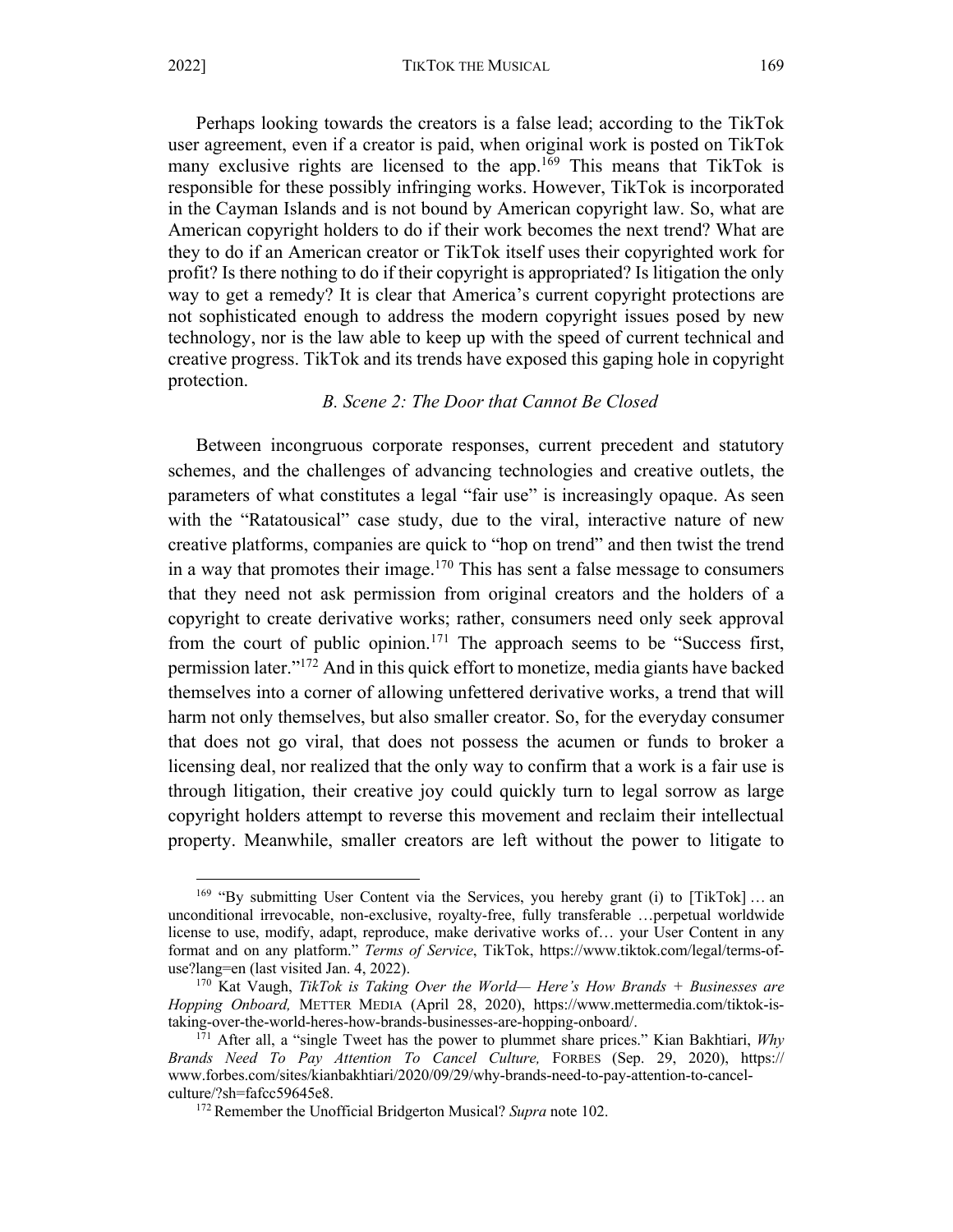determine if an infringing work is a fair use may never see a remedy.

So where do we go from here? What does this mean for the future of copyright? How can the law keep up with the speed at which technology and creative expression evolves? How do we address derivative works in the same vein as the Ratatousical? Some scholars suggest an amendment to the Copyright Act that creates a derivative work right, $173$  while others believe the current derivative work doctrine is already too broad.<sup>174</sup> Also, creating a derivative work right would likely upset licensees who acquire licenses, and creators that license their work, specifically to produce derivative works.<sup>175</sup> Another statutory solution could be to add a creative work exception to the existing fair use exceptions of education, criticism, and parody.<sup>176</sup> As one scholar remarked, this could "provide a safe haven for fan activities and encourage creative appropriation."177 However, this would seem to run afoul of previously noted cases, such as *Penguin Random House* and *Salinger*, <sup>178</sup> which protected authors from unwanted derivative works, regardless of the level of creativity or whether the creator was a fan of the original work.<sup>179</sup> Another option could be to institute and expand compulsory licensing to all forms of expression, instead of limiting it to just music covers,180 as sampling from other artists has been proven to increase music sales.181 However, due to the pervasive nature of remix culture across all methods of expression and communication, this may be hard to control or monitor.

No one solution seems to satisfy both participants in remix culture and original authors. Absent clear guidance, authors of unlicensed derivative works and fan communities will continue to justify their creations as "fair use" without any clear understanding of whether there is any truth in that assertion. <sup>182</sup> Thus, one thing is clear: copyright law must evolve to reckon with new technology, and media giants

<sup>173</sup> *See, e.g.*, Romanenkova, *supra* note 46, at 204.

<sup>174</sup> *Id.* at 205 (citing Naomi Abe Voegtli, *Rethinking Derivative Rights*, 63 BROOK. L. REV. 1213, 1264 (1997) ("Numerous legal scholars have noted that the derivative works doctrine is too broad and hinders more creativity than it encourages.")<br><sup>175</sup> *Id.* at 206. <sup>176</sup> 17 U.S.C.A. § 107 (West) (2012) ("Notwithstanding the provisions of § 106 and 106A, the

fair use of a copyrighted work . . . for purposes such as criticism, comment, news reporting, teaching (including multiple copies for classroom use), scholarship, or research, is not an infringement of copyright").<br> $177$  Supra note 46.

<sup>177</sup> *Supra* note 46. 178 *Supra* note 38; s*upra* note 37.

<sup>179</sup> There is also anxiety over lewd material being created based on juvenile work. *See* Don Tresca, "Spellbound- An Analysis of Adult-Oriented *Harry Potter* Fanfiction," *Fan CULTure: Essays on Participatory Fandom in the 21st Century* at 36 **(**Kristin M. Barton ed, Jonathan Malcolm Lampley ed.) (2013).

<sup>&</sup>lt;sup>180</sup> 17 U.S.C.§ 115.

<sup>181</sup> *See* Mike Schuster et. al., *Sampling Increases Music Sales: An Empirical Copyright Study*, 56 AM. BUS. L.J. 177 (2019).

<sup>182</sup> *Supra* note 158 (citing *Frequently Asked Questions, Archive of Our Own*, http:// transformativeworks.org/faq-page#t456n22 (last visited Jan. 7, 2022)).